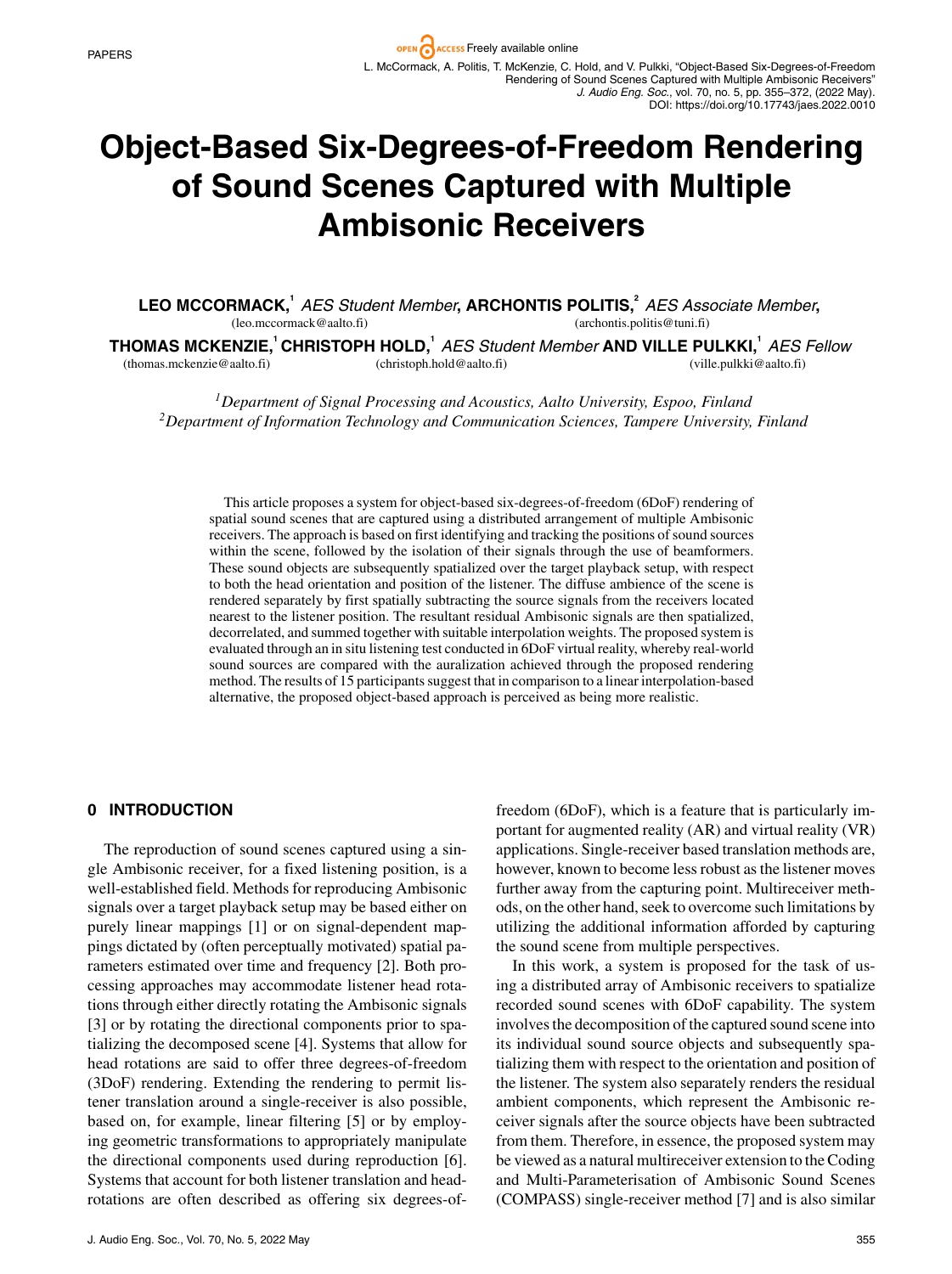to the approach proposed recently in [8]. With an emphasis on developing a practical system, the proposed processing approach is implemented as a real-time Virtual Studio Technology (VST) audio plug-in<sup>1</sup>. The developed system is then evaluated through subjective listening tests in 6DoF virtual reality, whereby sounds scenes corresponding to a distributed arrangement of seven second-order Ambisonic receivers are rendered over headphones worn by a headtracked listener and compared directly against the real-life reference scenario and a signal-independent alternative approach [9]. The results suggest that for the majority of tested perceptual attributes and input sound scenes, the proposed method is rated as being closer to the reference compared with the signal-independent baseline approach.

This article is arranged as follows. A literature review of related works is provided in Sec. 1. In Sec. 2, the spatial parameter estimation approaches employed, and the tracking of sound objects in the scene are described. The rendering of both the sources and the ambient components of the scene is then detailed in Sec. 3. Implementation details regarding the developed system are provided in Sec. 4. The subjective listening tests used in the evaluation are described in Sec. 5. The results are then presented and discussed in Sec. 6, along with suggestions for future work. The article is then concluded in Sec. 7.

## **1 BACKGROUND**

In the past, researchers have approached the task of capturing and reproducing sound scenes over an extended spatial region from differing perspectives, targeting different application scenarios with specific requirements. One group of methods requires the use of large loudspeaker arrays, which aim to deliver the appropriate spatial cues to multiple listeners simultaneously over an extended spatial area. Examples of such methods include wave-field synthesis systems [10] for dense 2D loudspeaker distributions or large circular or spherical loudspeaker arrays employing higher-order Ambisonics [11]. However, the capability of such systems to reproduce real spatial recordings remains limited, and therefore, real-world uses of these systems focus on delivery of object-based material. Note that studies related to such systems are not covered in this literature review. Instead, the focus is on approaches that allow the listener to spatially explore recorded sound scenes through translation of the recording point. Such techniques have the potential to serve many simultaneous listeners through individual headphone rendering and are well suited to the rapidly emerging 6DoF immersive media, VR, and AR applications [12].

Proposals that permit the translation of the listening point within a spatial recording may be further categorized as either single-point or multipoint methods, with respect to their recording requirements. Single-point systems, also referred

to as sound-field extrapolation methods [13], process a directional recording from a single compact (typically spherical) microphone array, which is able to capture only one perspective of the sound scene. Such methods then aim to extrapolate the rendering to a region beyond the recording center, based on either physical or perceptual considerations [6, 5, 14–20, 13, 21–24]. Because such approaches need only a single multichannel recording, e.g., through the use of an Ambisonic microphone, they are highly efficient in terms of the required equipment and time to set up. However, practical application is typically limited to a small spatial region, since the performance degrades as a function of increased distance between the listener and the recording point [13]. Multipoint methods, on the other hand, utilize recordings from several microphones or microphone arrays, which are distributed over a spatial region of interest. By capturing the same scene from multiple perspectives, such methods permit the rendering of a translated listening point over a larger spatial region [25–38, 9, 39–41, 8, 42–45].

One other distinguishing characteristic between such rendering methods is how they approach the single-point extrapolation or multipoint interpolation process. In this work, a distinction is made between two processing paradigms, termed here as being either nonparametric or parametric. Nonparametric methods do not make assumptions regarding the composition of the sound scene. Rather, they rely on either geometry-informed broad-band remixing and respatialization of the recorded signals [28, 35, 36, 9, 40, 42] or on acoustical sound-field expansions and decompositions, which result in multiple-input–multiple-output (MIMO) filter matrices, to transform the recorded multichannel signals into their translated counterparts from single-point [5, 14, 15, 46, 18, 19, 13, 24] or multipoint [32, 33, 17, 34, 19, 37, 47, 38, 43, 44] recordings. Methods that apply simple broad-band remixing or respatialization of the recorded signals favor implementation simplicity, efficiency, and preservation of the audio fidelity of the original recordings. Some systems have been derived as extensions to surround recording or playback techniques, augmented with listener-position information [35, 36, 40], whereas others perform spatial interpolation directly on distributed Ambisonic recordings, prior to decoding [28, 9, 42]. However, such basic interpolation approaches can result in comb-filtering effects, detrimental coloration, and ambiguous spatial cues during rendering [48].

Other physically inspired nonparametric methods are closely related to the problem of estimating the soundfield over an extended region, based on sampling the spatial pressure or pressure gradients. Their performance therefore depends on the density of this sampling, the wavelength, and the assumed propagation model for sources (far-field, near-field, or mixed). An early precursor of such methods is the work of [49] regarding flexible sound-field recording. Other methods have been based upon plane-wave decompositions [5, 14, 15, 34, 19], point-source decompositions [33], or mixed plane-wave and point-source decompositions [24]. The decompositions in [34, 24] apply additional sparsity constraints. Another popular approach is based on

<sup>&</sup>lt;sup>1</sup>The real-time system, along with audio examples, may be downloaded from the companion web-page: [http://research.spa.](http://research.spa.aalto.fi/publications/papers/compass_6dof/) [aalto.fi/publications/papers/compass\\_6dof/](http://research.spa.aalto.fi/publications/papers/compass_6dof/)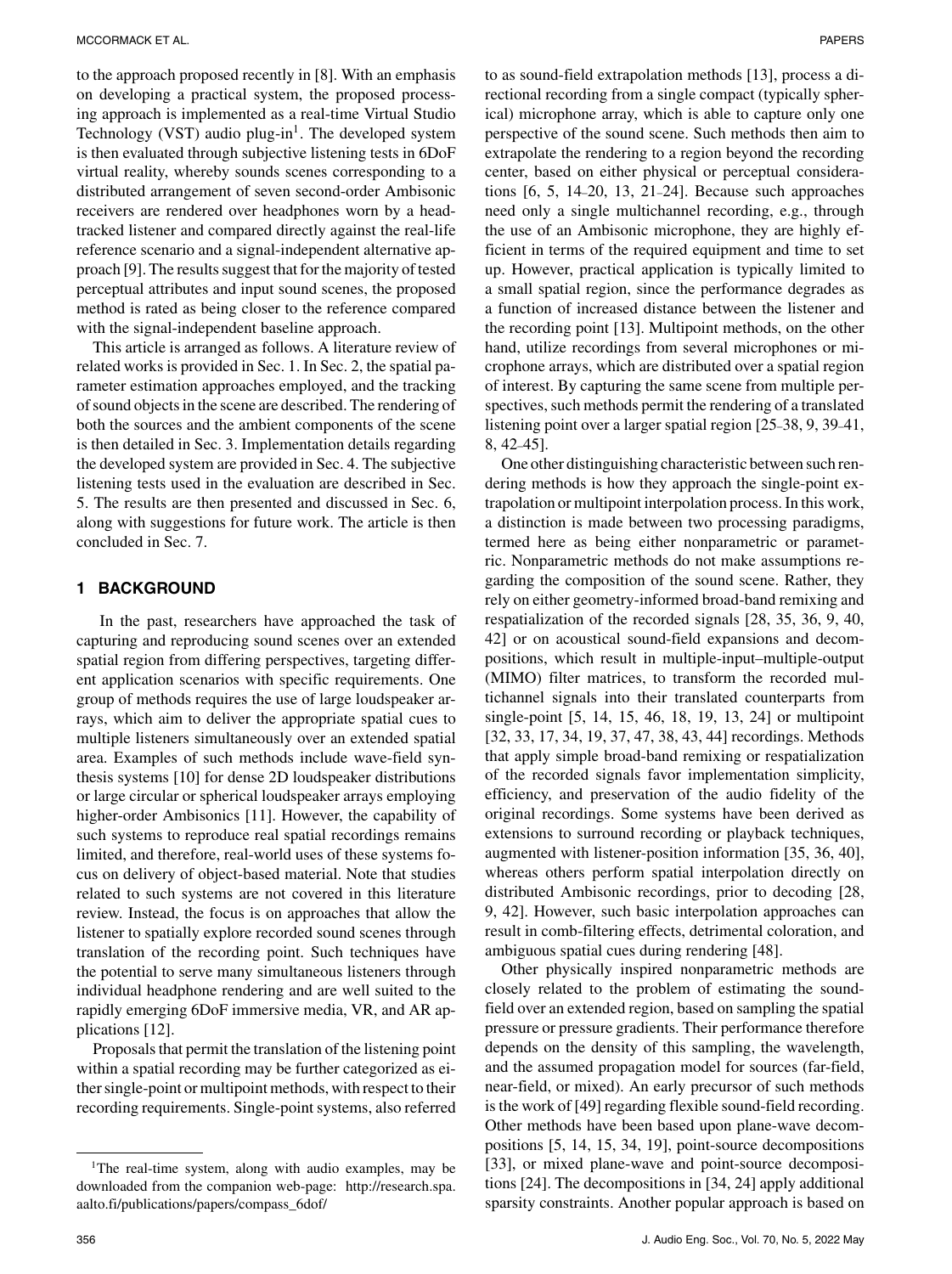the local Fourier–Bessel expansions of the sound field, captured using circular [32, 37, 38] or spherical arrays [18, 43, 44], followed by the re-expansion of the field at a new target position based on a translation operator. Note that the method in [18] requires the additional knowledge of the source position in order to improve the rendering. A comparison of plane-wave decomposition versus re-expansion for single-point recordings is given in [46, 13]. In general, the aforementioned methods achieve high rendering performance mostly at low frequencies or over very limited spatial regions. The multipoint methods based on re-expansion also require a significantly higher number of microphones (or sub-arrays) in order to effectively reconstruct the lower frequencies of the sound field, in a region spanning a couple of meters [37]. The majority of such methods, therefore, tend to present results based only on simulations and do not currently target practical recording scenarios, where broadband performance is desired over a large region based on the input of only a few microphone arrays. Some practical extensions of these approaches are proposed in [48], which integrates information regarding source positions, in order to select subsets of Ambisonic microphones wherein re-expansion works best. This system operates by determining a frequency limit under which said re-expansions are optimal for the given geometry, whereas for higher frequencies, it avoids re-expansions and utilizes a simple spatial interpolation of the Ambisonic signals instead (similar to [9]).

On the other hand, parametric methods for 6DoF rendering employ a spatial model, whereby it is assumed that the composition of the sound scene may be described through spatial parameters. These spatial parameters may be estimated based upon the interchannel dependencies between the multichannel signals of the array and, in the case of multipoint recordings, between the signals of different arrays. Contrary to nonparametric methods, they are typically signal dependent and rely upon the estimation of spatial parameters and the rendering of the audio signals in the time-frequency domain. The assumed models are often the same as those used in parametric spatial audio coding and reproduction methods [2], such as Directional Audio Coding (DirAC) [50] or COMPASS [7]. In these methods, the parameters are utilized for the following: spatial enhancement of the captured scene; flexible rendering beyond linear reproduction capabilities; and/or for spatial modifications of the content. In a listener translation context, the same time-variant parameters, along with information regarding the recording scenario, are used to derive appropriate spatial modifications, which are subsequently applied to the recorded signals to achieve listener translation during rendering. Owing to the additional parameters involved, parametric methods have the potential to achieve effective translation over significantly larger regions, compared with nonparametric, physically inspired methods, provided that the assumed model matches the real scene [47]. Suitable models either assume a single source component with an isotropic diffuse component per time-frequency bin or sub-band [6, 16, 20, 25, 26, 30, 39, 41]; multiple source components accompanied by directional ambience per time-frequency bin [21, 23]; two source components per time-frequency bin [31]; sinusoidal components with spatial noise modeling [29]; or statistically independent source components [27, 31]. Regarding translation of single-point recordings, an early approach, based on DirAC, projected the analyzed DoAs of source signals onto a fixed arbitrary geometry and rendered the source components as point sources while leaving the diffuse component unchanged. This was subsequently explored in a VR and game audio application context [6, 16]. The method was later augmented with known source distance information in [20]. A similar projection approach, based on COM-PASS, with a number of multiple time-varying source components, was also studied recently in [21, 23]. The authors of [21] further explore an alternative approach that avoids DoA estimation by applying a primary-ambience separation, projecting the primary component as a distribution of point sources at a fixed radius, and then modifying only this primary component using an Ambisonic warping operation [22] to emulate translation. Another interesting proposal [51] attempts a sparse plane-wave decomposition of the scene, followed by classification and distance estimation of primary and image (reflection) sources, before applying translation operations to them.

The topic of this article falls into the category of multipoint parametric rendering methods. One of the earliest studies in this body of work [25, 26] used widely spaced omnidirectional microphones, filter-bank analysis, stationary versus nonstationary signal decomposition (for foreground/background separation), time-difference of arrival position estimation (for each sub-band), and respatialization of the foreground sources from the analyzed DoAs. Shortly after this study, the work in [27] deployed multiple planar arrays and frequency-domain independent component analysis to separate source components, estimate their positions, and respatialize them for the target listening position. In [29], large planar arrays were used to auralize the interior noise field of an aircraft using sinusoidal components mixed with noise modelling, which was further augmented with spatial covariance matrix modeling. The method was only intended for stationary sound scenes. In [31], a complete parametric pipeline for recordings captured using distributed Ambisonic microphones was presented, including DoA estimation using acoustic intensity vector measurements; source separation between pairs of microphones based on time-frequency masking derived from the DoAs; compression of the separated source signals; and respatialization for translated rendering. In [30], the model of a single-source, plus diffuse component per time-frequency, which was originally exploited in single-point translation in [6, 4], was extended to multipoint recordings. Triangulation of DoAs between arrays permit a point-source position assignment to each time-frequency bin, while a direct-todiffuse power ratio determines the balance between the source and diffuse signals. This method is also compared against nonparametric methods in [47]; furthermore, the approach is additionally extended in [41], with the simultaneous estimation of source directivities. Recently, [45] used the model of higher-order DirAC [52] to conduct the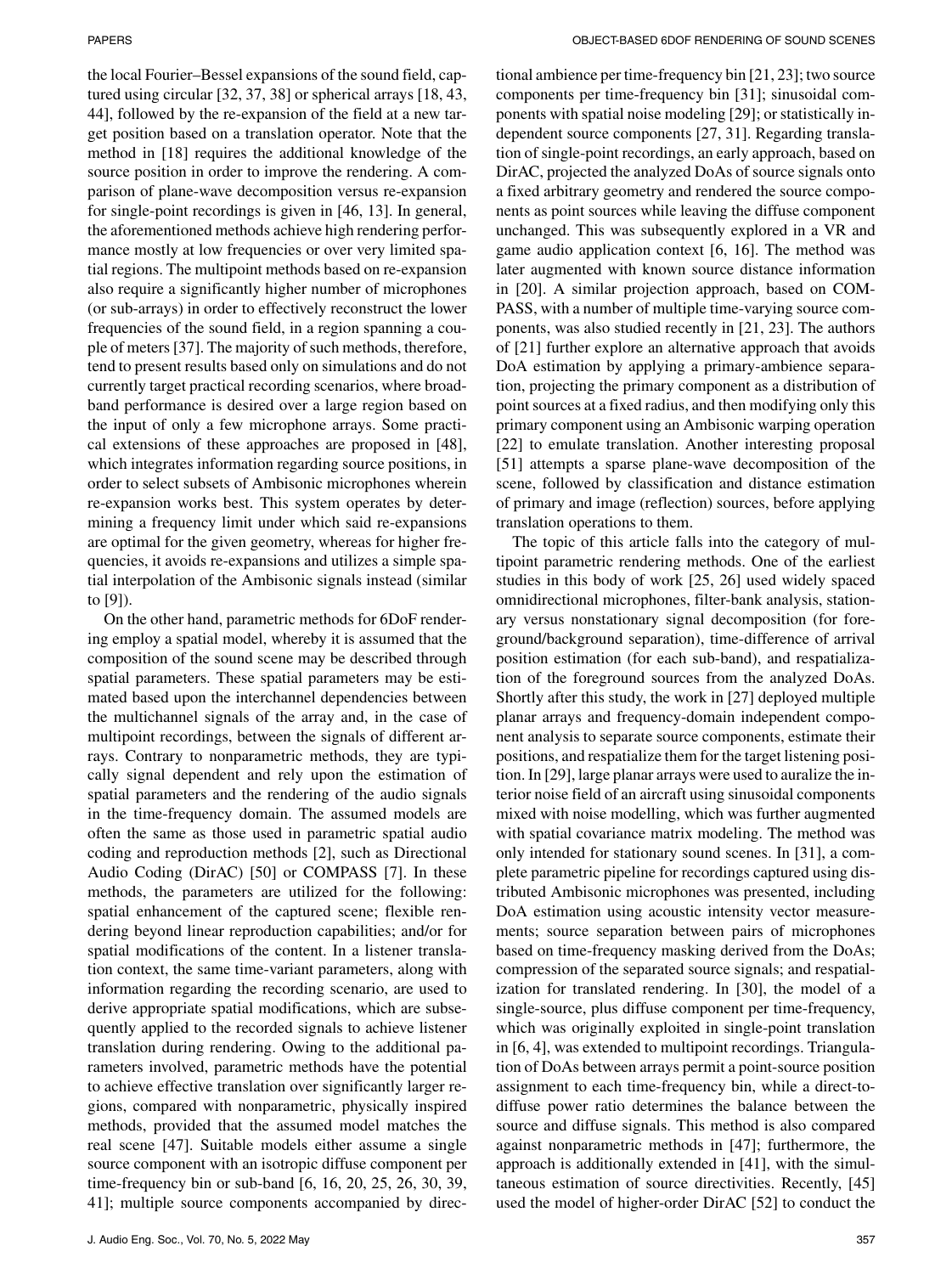directional analysis in focused sectors, which were steered towards a particular region of interest, thus reducing interference from out-of-region sources and reverberation.

The closest work to the method proposed in the present article is described in [8], which operated in the timedomain and combined: building 2D planar activity maps based on broadband grid-scanning methods from each receiver, followed by peak-finding to ascertain source position estimates; subsequent particle-filtering based tracking of active sound objects; and then the application of broadband beamforming and spatialization of the objects, mixed with ambient rendering. Building on the work of [8], the proposed system instead operates in the time-frequency domain and lends particular emphasis on real-time operation. It forgoes the use of computationally expensive activitymap–based source position estimation in favor of continuous DoA estimation methods followed by computing the intersecting points between receivers. The proposed method also uses particle-filtering based tracking of sound objects, except this is conducted in 3D space, rather than being restricted to a 2D plane. The proposed method also utilizes the frequency resolution of the employed transform domain to apply spatial post-filters onto the source object signals. The post-filters can suppress leakage of diffuse noise and interference into the broadband beamformed signals when the target source is not active or at frequencies not populated by the source spectrum when it is active.

Regarding perceptual evaluations of 6DoF rendering systems, only a handful of the studies mentioned in this section conducted formal listening tests. Those that did followed different test design philosophies in order to assess specific aspects of the systems. They also permitted varying levels of listener navigable freedoms. This is largely due to the difficulty of conducting such listening tests, since a comprehensive perceptual evaluation would require a realtime dynamic implementation of the system, along with, for example, a head-mounted display (HMD) providing visual context for the audio rendering, while simultaneously presenting an interactive test interface to the listener [20]. Therefore, nonparametric methods based on sound-field decompositions or expansions have primarily relied on comparing pressure reconstruction errors, which may be used to instead infer their perceptual performance [37, 32]. The use of physical proxy measures for the perceived localization and envelopment performance, such as the intensity and energy vectors and diffuseness metrics, was investigated in [46]. Alternatively, the use of auditory modeling was explored in [14] in order to assess localization performance for single-point translation based on a plane-wave decomposition. The single-point parametric method of [51] was also evaluated objectively based on a speech quality metric, which was used to assess the performance at static listener positions in a room containing up to three speakers.

Evaluations involving actual listening tests were conducted for the systems described in [26, 27, 31, 16, 20, 9, 21, 42, 24, 8]. The mean opinion scores for the multipoint source separation method of [27] indicated robust spatial reproduction compared with a stereo reference but lower naturalness compared with a mono reference. The single-

point DirAC–based method of [16] showed high perceptual quality in a fixed-listener multiple-stimulus test when compared with reference signals rendered using a receiver at the true translated positions. A similar system was tested in [20], except using dynamic real-time rendering with a test interface in VR. The results indicated significant improvements using known distance information of the sources when compared with the fixed projection radius imposed in [16]. Similar results were reported in [21], while providing additional insights regarding the perceptual effects of using either known or estimated source DoAs and demonstrating degraded performance for large translation distances. In [9, 42], nonparametric spatial interpolation of multiple ambisonic recordings was evaluated with dynamic rendering and aimed to assess the perceived spatial impression and naturalness. The tests showed improvements when increasing the ambisonic order from first to third, given a reference derived from an object-based representation of the same scene involving a few distinct sources [9]. These improvements were largely diminished, however, when interpolating between the many sources of a classical orchestra in a concert hall setting [42]. A nonparametric sound-field extrapolation method was evaluated in [24] using dynamic rendering of a single free-field speech/music source. The work compares mixed and sparse sound-field decomposition approaches against conventional plane-wave nonsparse alternatives, with demonstrably better results when using the former. Finally, listening tests of the system described in [8] were conducted using either fixed listener positions or a dynamic listener following a predefined linear trajectory. It was demonstrated that the system outperformed nonparametric interpolation based alternatives in the majority of cases.

Finally, although not the focus of this work, it is noted that a closely related and equally active topic of research involves interpolation, extrapolation, or parameterization of spatial room impulse responses, which are subsequently rerendered at a new point. This, therefore, has strong potential in applications such as interactive auralization, VR, and AR. Indeed, in this field, some of the models for single-point or multipoint translated rendering (both parametric and nonparametric), described in the aforementioned treatise, have also found application here. However, spatial RIRs are of short finite-length and exhibit a special structure that allows modeling and processing methods that are not suitable for audio recordings, while their processing is typically more robust to waveform errors or other processing artefacts. This related literature is too large to be covered in the present report; however, the reader is directed to [53] for a recent overview of such techniques.

#### **2 SPATIAL ANALYSIS**

The objective of the spatial analysis is to determine the Cartesian coordinates of all active source objects within the scene, taking into account that their number and relative positions may change over time. In this work, a narrow-band, single-source assumption is imposed onto each receiver, and the requisite time-frequency indices, which correspond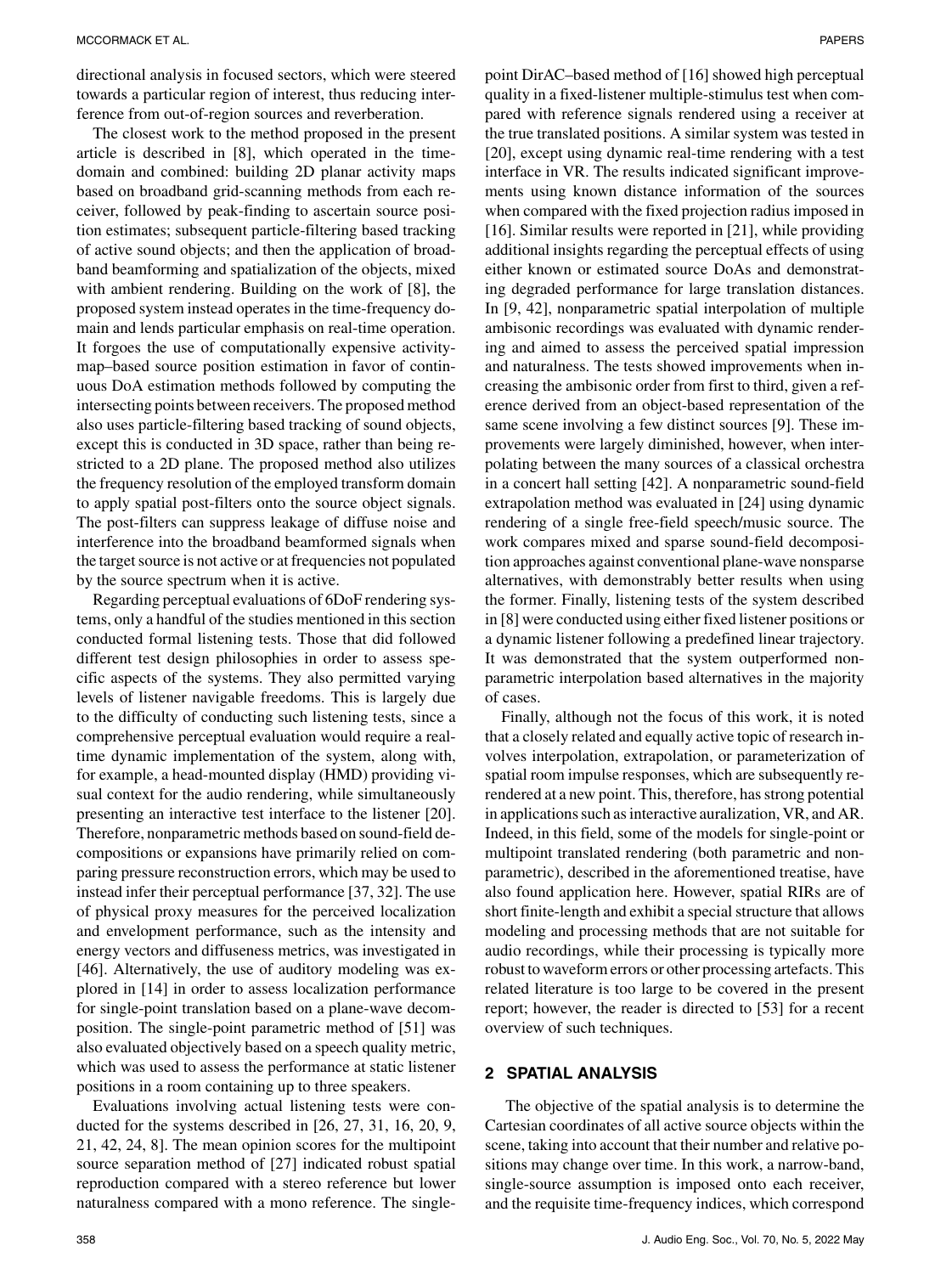to a dominant sound source, are identified and used to obtain the corresponding DoA estimates. Light rays are then cast outwards from the receiver positions in the directions of their respective DoA estimates, with the ray intersections in 3D space then found and subsequently passed to a particle-filtering–based tracker. The function of the tracker is to follow clusters of intersection points over time, with the center points of clusters assumed to correspond to source objects within the scene. The proposed rendering aims to then use these tracked sound objects to synthesize a perceptually plausible auralization of the sound scene, from the perspective of an arbitrary listener position, as described later in Sec. 3.

### **2.1 The Preliminaries**

It is assumed that *R* Ambisonic receivers of arbitrary spherical harmonic order  $N_1$ , ...,  $N_R$  are either distributed along a line ( $R \ge 2$ ), or on a 2D plane ( $R \ge 3$ ), or alternatively define an arbitrary 3D volume ( $R \ge 4$ ). The signals for each receiver are denoted as  $\mathbf{x}_1(t, f)$ , ...,  $\mathbf{x}_R(t, f) \in$  $\mathbb{C}^{(N_R+1)^2\times 1}$ , which are represented in the time-frequency domain, where *t* and *f* denote the down-sampled time and frequency indices, respectively. The Cartesian coordinates for each receiver are denoted as  $\mathbf{u}_1(t), \dots, \mathbf{u}_R(t) \in \mathbb{R}^{3 \times 1}$ . Note that the Ambisonic channel numbering (ACN) and ortho-normalized (N3D) Ambisonics conventions are followed throughout this work. The second-order statistics associated with each receiver are represented by their spatial covariance matrices (SCM)

$$
\mathbf{C}_{\mathbf{x},r}(t,f) = \mathcal{E}[\mathbf{x}_r(t,f)\mathbf{x}_r^{\mathrm{H}}(t,f)],
$$
  
for  $r = 1, ..., R,$  (1)

where  $\mathcal{E}[\cdot]$  denotes the expectation operator, which, in practice, often involves temporal averaging in the range of tens of milliseconds. This temporal averaging influences the performance and the responsiveness of the spatial parameter estimation, but it also helps alleviate problems arising due to misaligned receiver positions (with respect to their specified positions), analog-to-digital converter clock synchronization drift offsets, and cases in which the source-toreceiver distances vary across receivers. Due to this latter point, if the receivers are spaced further apart, temporal averaging should also be increased, so that the SCMs of the receivers may still sufficiently encapsulate active source signal statistics during each spatial analysis frame. Note that the time and frequency indices are henceforth omitted for brevity of notation.

Much of the spatial analysis is then based upon the subspace decomposition of the receiver SCMs, which, with the single-source assumption, is given as

$$
\mathbf{C}_{\mathbf{x},r} = \mathbf{V}_r \Sigma_r \mathbf{V}_r^{\mathrm{H}},
$$
  
=  $\sigma_{1,r} \mathbf{v}_{1,r} \mathbf{v}_{1,r}^{\mathrm{H}} + \sum_{k=2}^{(N_r+1)^2} \sigma_{k,r} \mathbf{v}_{k,r} \mathbf{v}_{k,r}^{\mathrm{H}},$   
for  $r = 1, ..., R,$  (2)

where  $\sigma$  are the eigenvalues sorted in descending order, and **v** are the respective eigenvectors. Note that, in the singlesource case, the eigenvector corresponding to the largest eigenvalue  $\sigma_{1,r}$  is referred to as the signal subspace, whereas the eigenvectors corresponding to the smallest  $(N_r + 1)^2$  – 1 eigenvalues are collectively referred to as the noise subspace. In this work, it is assumed that each time-frequency index will correspond to either to a single dominant directional source, expressed by the signal subspace or to weak interferers and ambient noise, as described by the noise subspace.

#### **2.2 Source Signal Detection**

The first step of the spatial analysis is to detect the number of active sources from the perspective of each receiver and for each frequency band. There are a number of approaches that have been proposed for this task, with many of them operating based upon the aforementioned subspace decomposition of the SCM; these include: those based on the spatial covariance matrix eigenvalues with thresholding, eigenvalue statistics, or those which operate directly on the eigenvectors. A review of such methods may be found in [54]. However, these methods may generally err on the side of being more *permissive*; in other words, they can have the tendency to overestimate the true number of sources. Although such estimators have been shown to lead to perceptually robust parametric reproduction in [7]; for this work, a single-source assumption was selected instead, in order to better isolate only the dominant sound sources in the scene. One approach for ascertaining which timefrequency tiles correspond only to a dominant source is to combine diffuseness parameter estimation with the application of appropriate thresholding. Examples of diffuseness estimators include those based on active-intensity [2] or on the variance of the eigenvalues [55]. In this work, however, the direct-path-dominance (DPD) test was selected due to its simplicity and robust performance [56]. The DPD test is based on determining the ratio between the largest and second largest eigenvalues as

$$
\psi_r = \begin{cases} 1, & \text{if } \frac{\sigma_{1,r}}{\sigma_{2,r}} \ge \lambda \\ 0, & \text{otherwise} \end{cases},
$$
 (3)

where  $\lambda$  is a threshold value, which is typically tuned so that a small percentage (for example:  $\approx 10\%$ ) of time-frequency tiles pass the DPD test. When  $\psi_r = 1$ , it is assumed that the time-frequency tile for receiver *r* comprises only a single dominant source, and thus, the DoA of the source is subsequently estimated as described in the following section. Whereas  $\psi_r = 0$ , on the contrary, indicates the presence of multiple sources and/or diffuse noise, and therefore, no DoA estimate is made.

## **2.3 Source Direction Estimation**

One popular approach for estimating the DoA of a sound source, from the perspective of a receiver, is to first create an activity map. These may be generated by scanning a dense grid of directions on the unit sphere, using conventional beamformers, followed by the computation of their respective powers. Suitable beamformers for this task include the hyper-cardioid (maximum directivity) [57] or the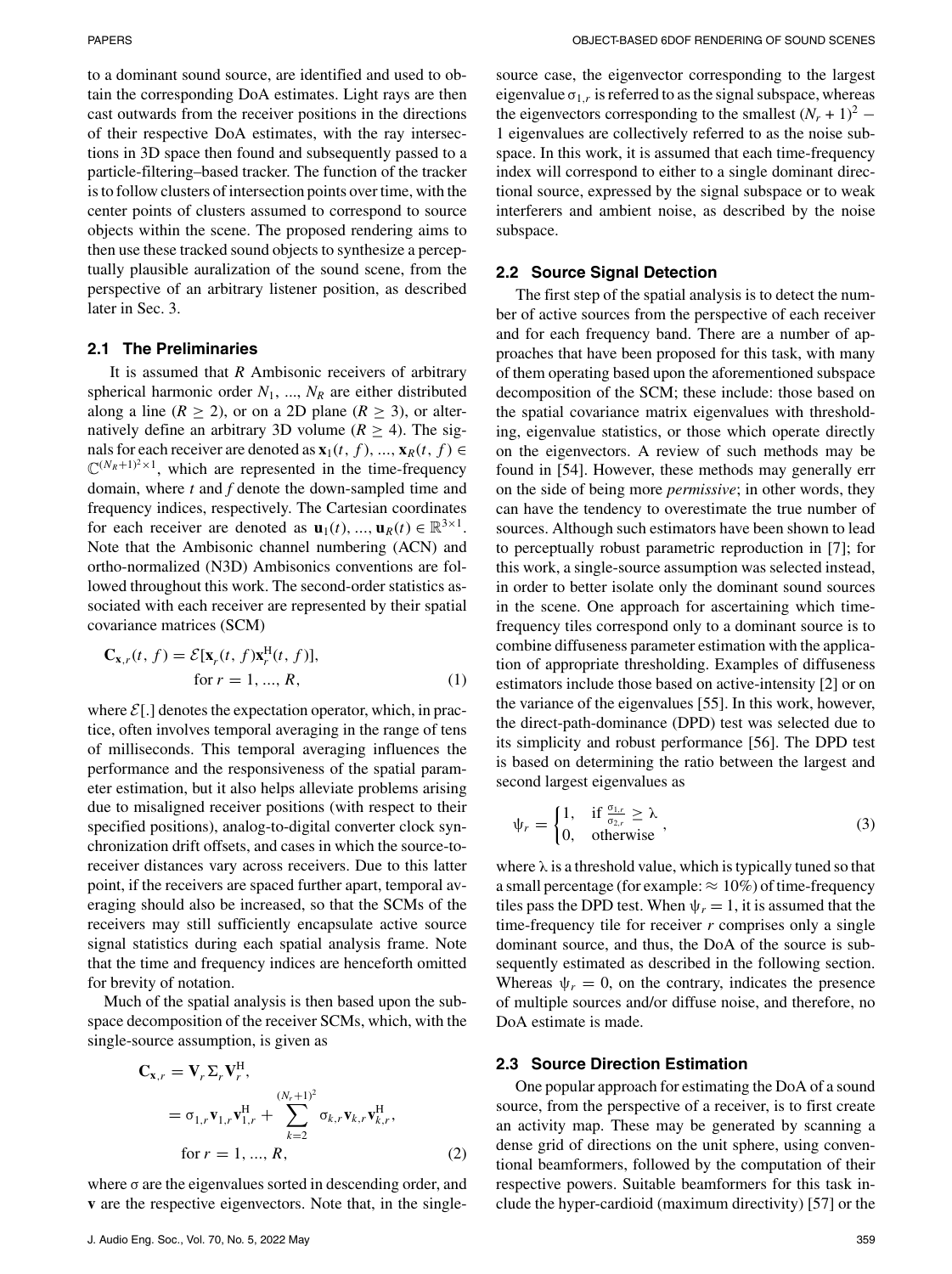minimum-variance distortionless response (MVDR) [58] beamformers. Alternatively, a spatial pseudo-spectrum may be computed based on, for example, the MUtiple-SIgnal Classification (MUSIC) approach [59] or the min-norm method [60], both of which operate based upon the noise subspace of the SCM. The DoA estimate, expressed as a unit length Cartesian vector  $\gamma_r \in \mathbb{R}^{3 \times 1}$ , may then be determined as the direction that maximizes/minimizes (method dependent) the generated activity map.

One issue with grid-based DoA estimation methods, however, is the high computational requirements needed for an exhaustive search of the sphere, which is then compounded by the need to analyze the scene from multiple perspectives, as in the present multireceiver case. Furthermore, although grid densities of approximately 1,000 directions have been employed for single-perspective rendering and shown to be perceptually sufficient in [7, 61], it is noted that quantization errors are inherently introduced. When subsequently computing the intersecting points of DoA estimates, such quantization errors may result in large deviations between the estimated source positions and the true source positions, especially if the sources are located far away from the receivers. Therefore, high-precision gridless DoA estimation alternatives may be preferred for multireceiver applications, even if their accuracy is potentially lower, since they mitigate quantization errors and are generally less computationally demanding.

One example of a gridless method is to infer that the opposite direction to the active-intensity vector corresponds to the DoA [62, 63], which is an approach used by some existing parametric reproduction methods [50, 64]. This active-intensity based approach is limited to single-source DoA estimation and first-order input. In the present case, the single-source assumption is not a limitation; however, it may be beneficial to make use of higher-order components, if they are available. Although there are higherorder extensions to the active-intensity DoA estimation approach [65], these employ the higher orders to spatially partition the sphere into individual sectors so that multiple sources may be resolved simultaneously, thus offering minimal benefit when employing the current single-source assumption. Therefore, in order to target a general solution, the EigenBeam Estimation of Signal Parameters via Rotational Invariance Techniques (EB-ESPRIT) approach [66, 67] was selected for this study; since it is: gridless, extends well to higher-order input (if available), and the formulations described in [66, 67] have been specifically shown to be robust in [68]. Furthermore, although EB-ESPRIT is inherently a multisource estimator, simplified formulations of EB-ESPRIT for single-source localization tasks [67] may also be used to further reduce the computational complexity.

#### **2.4 Finding the Intersecting Points**

Once the DoAs of dominant sound sources have been estimated from the perspective of each receiver, the proposed system subsequently casts out the corresponding *light rays* from the receiver positions. This process is conducted independently for each frequency band. For all combinations of receiver pairs, which are both adjacent to each other and mutually agree on the presence of a single dominant source, the intersection point is found between the cast rays. In the presence of noise, however, the rays will rarely perfectly intersect in 3D space. Therefore, the mid-point between the shortest distance between the cast rays is considered to be an intersection point in this work. For example, if receivers 1 and 2 mutually agree on the presence of a single source and are adjacent to each other, the intersection is computed as

$$
\mathbf{p} = \frac{1}{2} \left( \mathbf{u}_1 + \tau_1 \mathbf{y}_1 + \mathbf{u}_2 + \tau_2 \mathbf{y}_2 \right), \tag{4}
$$

with

$$
\tau_1 = \frac{(\mathbf{u}_2 - \mathbf{u}_1)^T \mathbf{y}_1 + (\mathbf{u}_1 - \mathbf{u}_2)^T \mathbf{y}_2 (\mathbf{y}_1^T \mathbf{y}_2)}{1 - (\mathbf{y}_1^T \mathbf{y}_2)^2},\tag{5}
$$

$$
\tau_2 = \frac{(\mathbf{u}_1 - \mathbf{u}_2)^T \mathbf{y}_2 + (\mathbf{u}_2 - \mathbf{u}_1)^T \mathbf{y}_1 (\mathbf{y}_1^T \mathbf{y}_2)}{1 - (\mathbf{y}_1^T \mathbf{y}_2)^2}.
$$
(6)

Note that Eq. (4) only provides valid intersection points if  $\tau_1 > 0$  and  $\tau_2 > 0$ . Furthermore, additional heuristics may also be integrated into the system at this point, in order to assess the validity of the calculated intersections. For example, if the length of the shortest distance between the cast rays exceeds a maximum threshold (e.g., 30 cm), then the DoA estimates may be deemed inaccurate, and this intersection may be discarded. Other heuristics may make use of the known layout of the scene, for example: if intersections occur too near to a receiver, then they may be assumed to be erroneous. Another example is where the geometry of the room is known, and therefore, intersection points that fall beyond the room boundaries may be assumed to correspond to early reflections or noisy DoA estimates.

All *D* narrow-band intersections deemed to be valid, based on the aforementioned heuristics criteria, are then gathered for each analysis frame:  $\mathbf{p}_1, \dots, \mathbf{p}_D$ , where  $\mathbf{p}_d \in$  $\mathbb{R}^{3\times 1}$  are the Cartesian coordinates for intersection *d*. These intersection points should ideally form clusters around the true source positions and be subsequently followed over time by the tracker described in the next section.

#### **2.5 Source Position Tracking**

Once all valid DoA intersections have been determined, the data are subsequently passed onto the Rao– Blackwellised particle-filter tracking framework described in [69]. The purpose of the employed tracker is to use the computed intersection points (which are determined from narrow-band single-source DoA estimates) to derive *K* broadband source position estimates, which are updated for every analysis frame and are denoted as  $\mathbf{v}_1, \dots, \mathbf{v}_K$ , where  $\mathbf{v}_k \in \mathbb{R}^{3 \times 1}$  are the Cartesian coordinates for source object *k*.

The tracker models the source object dynamics using the Wiener velocity model [70], in order to adapt to moving sources. The *death* of currently tracked source objects is modeled based on their respective *lifespans* (which are assumed to follow a Gamma distribution) and is considered at every time step. The *birth* of a new source object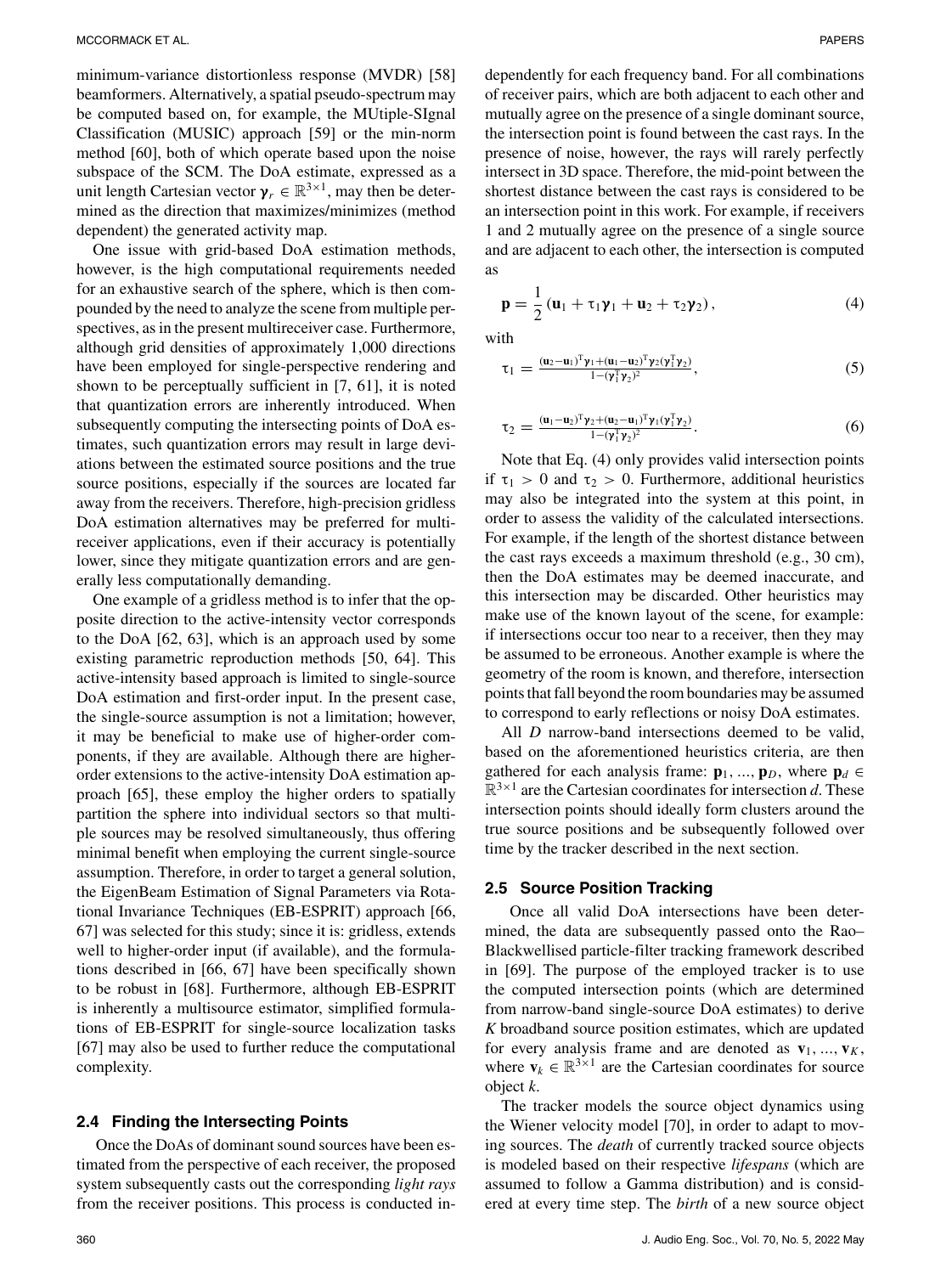is postulated by the tracker for each new intersection point it receives and is carried out independently by each particle. The likelihood of this event occurring is weighed-up against the following alternative event hypotheses: (1) the intersection point instead corresponds to an existing tracked source object or (2) the intersection point is deemed to be *clutter*. Each particle randomly selects one of the event hypotheses, which are weighted based upon the estimated likelihood of their occurrence. Particles that consistently select likely event hypotheses over time are subsequently weighted higher and therefore contribute the most to the tracking results. Owing to the described birth and death modeling, the tracking framework is able to follow multiple sound objects, which may vary in number and/or position over time. To better suit the present application, the employed tracking framework also imposes a maximum threshold for the number of targets, which serves to constrain the tracker in cases where its parameters may be poorly tuned in practice. If two targets are located within a certain specified distance, an additionally added feature forces the probability of death for the less mature of the two targets to 1. Note that the employed tracking framework is described in further detail in [71, 72, 69].

#### **3 SPATIAL SYNTHESIS**

#### **3.1 Source Stream Rendering**

Once the positions of source objects in the scene are being successfully tracked, a dedicated rendering stage is used to spatialize them from the perspective of the listener position over the target playback setup. Here, the nearest receiver to each source is first determined, since it is assumed that beamforming from these receivers will likely provide the highest signal-to-noise (SNR) ratio. The receiver-to-source directions for the *K* source beamformers are therefore computed as

$$
\gamma_{r_k,k} = \frac{\mathbf{v}_k - \mathbf{u}_{r_k}}{||\mathbf{v}_k - \mathbf{u}_{r_k}||}, \quad \text{for } k = 1, ..., K,
$$
 (7)

where  $\| \cdot \|$  denotes the Euclidean norm and  $r_k$  is the index of the nearest receiver to source object *k*. The source object signals are then given as

$$
s_k = P(\boldsymbol{\gamma}_{r_k,k})\mathbf{w}^{\mathrm{H}}(\boldsymbol{\gamma}_{r_k,k})\mathbf{x}_{r_k}, \quad \text{for } k = 1, ..., K,
$$
 (8)

where  $\mathbf{w} \in \mathbb{C}^{(N_{r_k}+1)^2 \times 1}$  are beamforming weights, and  $P \in$  $\mathbb R$  is a frequency-dependent spatial post-filter gain factor. Note that the beamforming weights may, for example, be derived based on frequency-independent axisymmetric patterns [73], or frequency-dependent adaptive algorithms, such as the MVDR [58] beamformer design.

Note that the intention of the included spatial post-filter is to frequency-dependently deactivate the beamformers and mitigate problems arising during the following three potential scenarios: (1) during periods when the source is not currently active but is still being tracked; (2) when the source does not have energy in all frequency bands, and thus, the broad-band nature of the tracker and subsequent beamforming results in the capture of unwanted signals/noise in those frequency bands; and (3) situations in which the system is erroneously tracking a phantom target. In this work, a post-filter is constructed based on the cross-pattern coherence (CroPaC) [74] between an omnidirectional signal and a dipole beamformer that has its positive-polarity lobe steered towards the source direction. The post-filter may be formulated as

$$
P(\boldsymbol{\gamma}_{r_k,k}) = \max\bigg[\lambda, \frac{\sqrt{\frac{1}{3}}\mathcal{R}[\mathbf{C}_{\mathbf{x}_{r_k}}^{(rot)}(\boldsymbol{\gamma}_{r_k,k})]_{1,4}}{\frac{1}{4}\sum_{q=1}^4[\mathbf{C}_{\mathbf{x}_{r_k}}]_{q,q}}\bigg],\tag{9}
$$

where  $\mathcal{R}[.]$  denotes the real operator and  $\mathbf{C}_{\mathbf{x}_r}^{(rot)}(\mathbf{y}_{r_k,k}) =$  $\mathbf{R}(\gamma_{r_k,k})\mathbf{C}_{\mathbf{x}_{r_k}}\mathbf{R}^{\mathrm{H}}(\gamma_{r_k,k})$  are the signal statistics corresponding to an appropriately rotated sound field, (using the azimuth/elevation angles of  $\gamma_{r_k,k}$  as yaw/pitch rotations), which aligns the x-axis dipole with the source direction using rotation matrix  $\mathbf{R} \in \mathbb{R}^{(N_{r_k}+1)^2 \times (N_{r_k}+1)^2}$  [3]. The normalized coherence values are therefore in the range  $[-1,$ 1] and become unity when the dipole is steered toward an active source signal. The  $\lambda > 0$  parameter is then used to half-wave rectify and constrain the coherence values between  $[\lambda, 1]$ , in order to ensure that the resulting post-filter is not influenced by the negative-polarity lobe of the dipole beamformer and to also help retain the signal fidelity of the beamformer. Note that when  $\lambda = 0$ , the post-filter is permitted to completely attenuate time-frequency tiles, and this freedom can lead to the introduction of spectral artefacts, whereas, for example,  $\lambda = 0.25$ , would instead permit attenuation of up to approximately 12 dB, which may largely mitigate such issues.

Once estimates of the source object signals have been obtained, they are then spatialized with respect to the listener position  $\mathbf{a}_l \in \mathbb{R}^{3 \times 1}$ , which is also expressed as Cartesian coordinates, in meters. The listener-to-source direction is calculated as

$$
\gamma_{l,k} = \frac{\mathbf{v}_k - \mathbf{a}_l}{\|\mathbf{v}_k - \mathbf{a}_l\|}, \quad \text{for } k = 1, ..., K,
$$
\n(10)

and the spatialization for an *S*-channel playback setup may be realized with spatialization gains  $\mathbf{g}(\gamma_{l,k}) =$  $[g_1(\gamma_{l,k}), ..., g_S(\gamma_{l,k})]^H$ , which can be, for example, HRTFs for binaural playback, arbitrary-order spherical harmonic weights for Ambisonics output, or amplitude-panning gains for loudspeaker playback. The spatialization is then applied as

$$
\mathbf{y}_{\text{dir}} = \sum_{k=1}^{K} \frac{d_{r_k,k}}{d_{l,k}} \mathbf{g}(\mathbf{y}_{l,k}) s_k,
$$
\n(11)

where  $d_{r_k,k}$  and  $d_{l,k}$  are the distances between the (nearest) receiver-to-source and listener-to-source, respectively, and are included in order to account for distance attenuation according to the inverse-distance law. Note that due to the narrow-band processing paradigm employed, frequency-dependent distance filters could also be feasibly integrated into the system, in order to account for nearfield/proximity effects [75, 76], although these were not explored in this present study. Furthermore, unlike linear interpolation-based rendering, it is worth highlighting that this object-based source stream rendering is also able to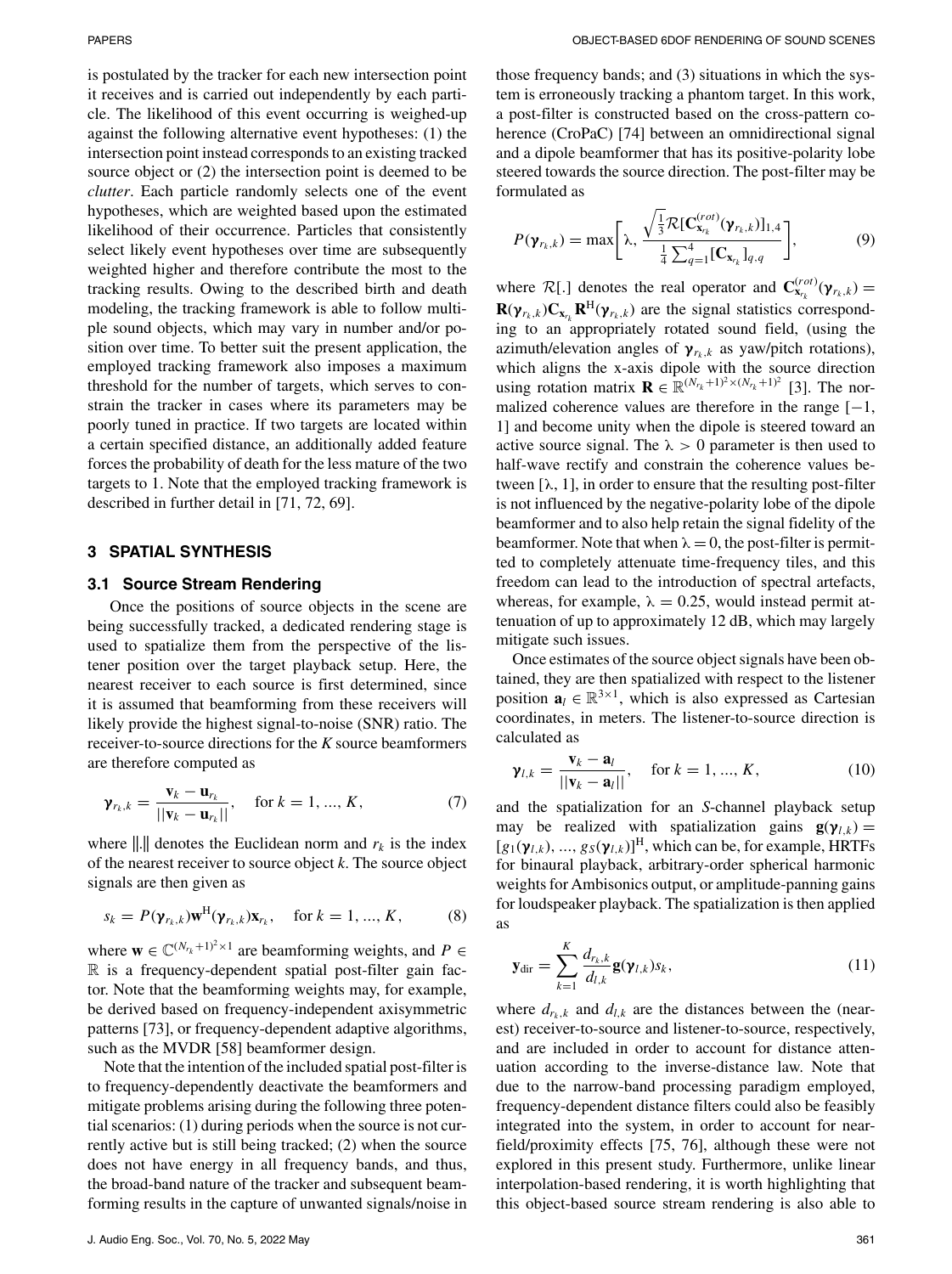support listener positions that fall outside the area/volume enclosed by the receiver positions.

## **3.2 Ambient Stream Rendering**

The purpose of the ambient stream rendering is to reproduce diffuse ambient components and weak directional sources, which remain after the source components have been subtracted from the input Ambisonic signals. Firstly, the nearest *J* receivers to the listener are identified, where the number is dependent on the receiver arrangement; for example, the nearest  $J = 2$  receivers are selected for a line array arrangement,  $J = 3$  for the 2D planar case, and  $J = 4$ for the general 3D volumetric case. The indices  $r_1, ..., r_J$  are subsequently used to obtain the residual Ambisonic signals as [7]

$$
\hat{\mathbf{x}}_{r_j} = \mathbf{x}_{r_j} - \mathbf{Y}(\mathbf{\Gamma}_{r_j})\mathbf{P}(\mathbf{\Gamma}_{r_j})\mathbf{W}(\mathbf{\Gamma}_{r_j})\mathbf{x}_{r_j}
$$
\n
$$
\text{for } j = 1, ..., J,
$$
\n(12)

where  $\mathbf{W} = (\mathbf{Y}^T \mathbf{Y})^{-1} \mathbf{Y}^T \in \mathbb{C}^{K \times (N_{r_j} + 1)^2}$  are beamforming weights for all source directions  $\mathbf{\Gamma}_{r_j} = [\mathbf{\gamma}_{r_j,1},...,\mathbf{\gamma}_{r_j,K}]$ from the perspective of the *j*th nearest receiver  $(r_i)$ ;  $\mathbf{P} =$ diag[ $P(\gamma_{r_i,1}), ..., P(\gamma_{r_i,K})$ ] is a diagonal matrix of CroPaC spatial post-filter gains; and **Y**  $\in \mathbb{R}^{(N_{r_j}+1)^2 \times K}$  are spherical harmonic re-encoding weights for the same directions as used for the beamforming. Note that during periods of source inactivity, where the post-filter can introduce significant attenuation, this processing can lead to  $\hat{\mathbf{x}}_{r_i} \approx \mathbf{x}_{r_i}$ . Furthermore, in order to stabilize the pseudo-inverse, when determining **W** in practice, DoAs that fall within the same  $\pi/(2N_r)$  angular window may be replaced by a single averaged DoA vector.

A plane-wave decomposition of the residual receiver signals is then conducted, followed by scaling these signals with linear or barycentric interpolation gains  $b_1$ , ...,  $b_J$ , before accumulating and spatializing the resultant signals as

$$
\mathbf{y}_{\text{diff}} = \mathbf{G}_{\text{v}} \sum_{j=1}^{J} b_j \mathcal{D}[\mathbf{Y}_{\text{v}}^{\text{T}} \hat{\mathbf{x}}_{r_j}],
$$
\n(13)

where  $\mathbf{Y}_{v} \in \mathbb{R}^{V \times (N_{r_j} + 1)^2}$  are spherical harmonic weights for a uniform spherical arrangement of *V* (*virtual loudspeaker*) directions. The gain  $b_i$  dictates the degree to which each receiver contributes to the residual rendering (based on the chosen interpolation scheme), and  $\mathbf{G}_v \in \mathbb{C}^{S \times V}$  are spatialization gains to map the signals corresponding to the virtual directions to that of the target playback setup. Since the encapsulated ambient components may be assumed to be mostly diffuse, timbral colorations (such as positiondependent comb-filtering, which results from the coherent summation of signals and is experienced with linear interpolation rendering alternatives) are likely to be avoided. However, in order to enforce this diffuse property, the decomposed signals may also be decorrelated, as denoted by  $\mathcal{D}[\cdot]$ , before they are included in the weighted average.

Note that, if the listener is located away from a receiver position, then the intention of this ambient rendering is not to be physically accurate but rather to produce a plausible rendition of the diffuse ambience of the scene, whereas when the listener is located at one of the receiver positions, then the rendering reverts to that of the physically motivated ambient rendering conducted by the methods described in [7, 61]. Furthermore, unlike the situation with the source stream rendering, the proposed ambient rendering does not support extrapolation beyond the convex hull of the receiver positions. In such cases, the listener position for the ambient rendering may instead be *pegged* to the nearest point on the convex hull of the receiver positions. However, it is noted that the overall rendering may remain perceptually plausible, since this particular limitation may be masked by the extrapolation capabilities of the source stream rendering.

#### **3.3 Overall Rendering**

The final output parametrically rendered signals are obtained by summing the two streams as

$$
\mathbf{y}_{\text{par}} = \mathbf{y}_{\text{dir}} + \mathbf{y}_{\text{diff}},\tag{14}
$$

where it is apparent that one could optionally apply different gains to the two streams, in order to either emphasize the source object rendering (which would be akin to dereverberation) or emphasize the reverberance of the scene. Additionally, linearly interpolated and rendered output signals may be obtained as

$$
\mathbf{y}_{\text{lin}} = \sum_{j=1}^{J} b_j \mathbf{D}_{\text{lin}, r_j} \mathbf{x}_{r_j},
$$
\n(15)

where  $\mathbf{D}_{\text{lin},r_j} \in \mathbb{C}^{S \times (N_{r_j} + 1)^2}$  are static spatialization gains for linearly mapping the interpolated Ambisonic signals to the target playback format; for example, a binaural Ambisonic decoder [77, 78] may be used for headphone playback. Although it is expected that this linear rendering will not be as spatially accurate as the proposed approach, the output signals may exhibit higher signal fidelity; since no signaldependent processing is conducted. A weighted combination of the proposed parametric rendering and this optional linear rendering may therefore be beneficial in some scenarios. Note that these nonparametrically rendered signals also serve as the baseline approach during the evaluations described in Sec. 5.

Finally, it is noted that additional listeners, each with their own position and orientation, may experience a personalized reproduction of the sound scene with minimal extra computational requirements; since the proposed spatial analysis described in Sec. 2 will remain the same regardless of the listener positions. Furthermore, the beamformer signals will also remain the same, with only the spatialization gains and delay-compensation required to be updated for each listener. The residual signals may also be reused across listeners, provided that their respective interpolation gains are applied accordingly.

#### **4 IMPLEMENTATION**

The proposed multireceiver object-based sound scene reproduction system was implemented as a realtime VST audio plugin, using the open-source Spa-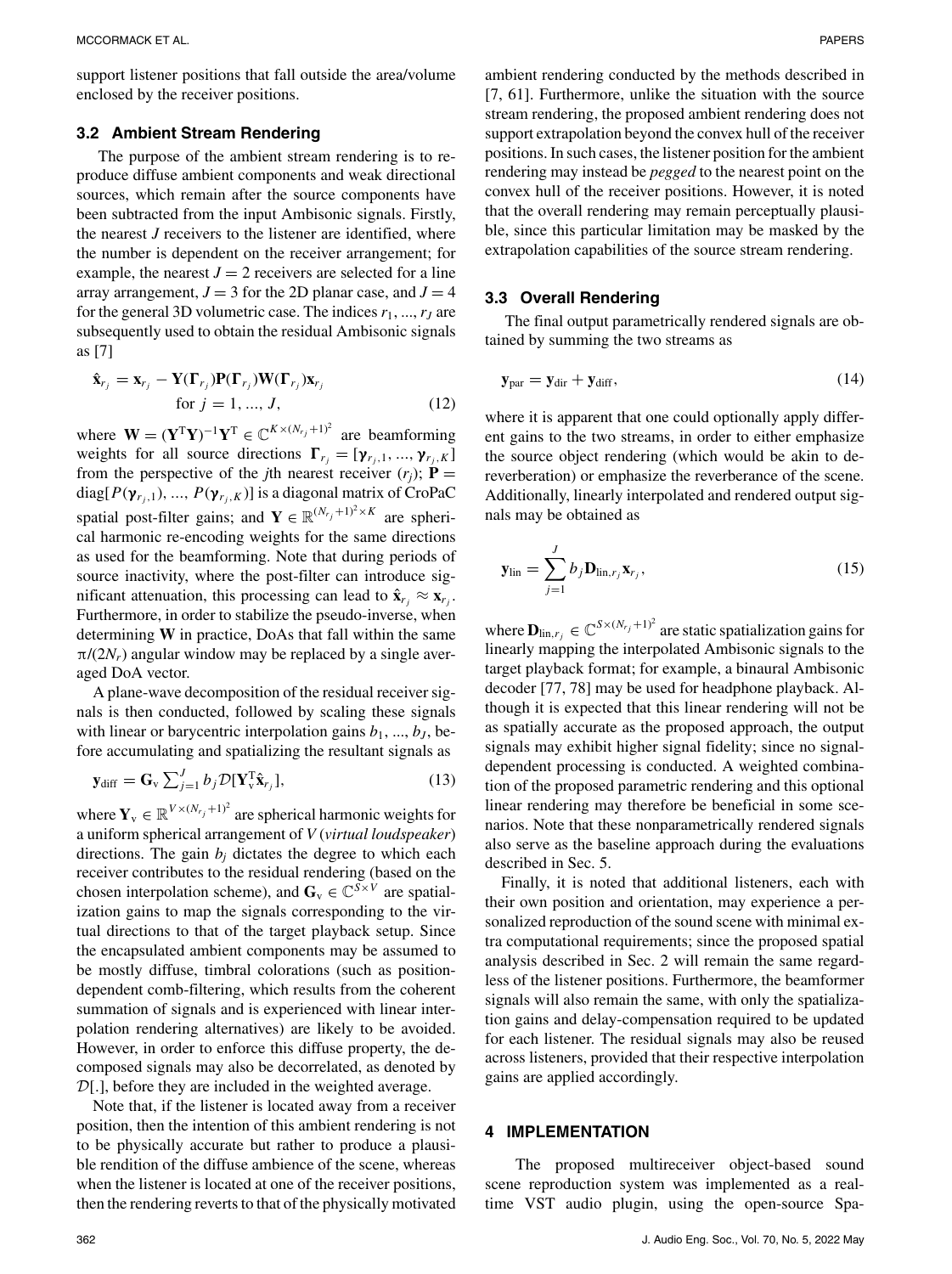

Fig. 1. The graphical user interface of the developed Virtual Studio Technology (VST) audio plug-in.

tial\_Audio\_Framework<sup>2</sup> and the JUCE framework.<sup>3</sup> The graphical user interface is depicted in Fig. 1, which is divided into six sections: analysis and rendering settings; source, receiver, and listener positions; and a window providing a visual depiction of the multireceiver setup. The receiver positions are specified to lie within the boundaries of a shoe-box room geometry, which serves to constrain the spatial analysis to operate within a known volume by culling intersections that fall beyond these boundaries. It is possible to also support arbitrary room geometries, although this is not explored in this work. Note, however, that constraining the problem within a known geometry is also not a strict requirement, and if intersections located beyond the boundaries are not culled, then the room viewing window serves only to depict the relative positions of the receivers and sound objects.

Once the receiver positions (depicted as magentacolored circles) have been specified, their input signals are transformed into the time-frequency domain using the aliasfree short-time Fourier transform (STFT) design described in [79], which was configured with a hop size of 128 samples and 90% overlap. The audio latency of the system at a 48-kHz sample rate is therefore 24 ms. However, since the listener position and orientation are updated after the forward time-frequency transform, the head-tracking latency incurred by the synthesis stage is instead  $13.\overline{3}$  ms, whereas the latency for the spatial parameter estimation is dependent on the amount of temporal averaging applied to the SCMs  $($   $\geq$  13.3 ms). The SCMs are also grouped and averaged into equivalent rectangular bandwidths (ERB) frequency bands.

This averaging serves to improve the robustness of the spatial parameter estimation (without having to resort to longer temporal averaging and thus incurring more latency), while also reducing the computational complexity of the real-time system.

The spatial analysis is conducted for each Ambisonic receiver and ERB frequency band using the DPD test and EB-ESPRIT methods described in Secs. 2.2 and 2.3, respectively. The source position estimates are subsequently found by casting rays based on the DoA estimates from adjacent receiver pairs and computing the points of intersection, if the receivers mutually agree on the presence of a singledominant source, as described in Sec. 2.4. These cast DoA rays and intersecting points are also depicted on the user interface with a color gradient ranging from magenta to cyan, in order to indicate whether the estimates/intersections correspond to lower- or higher-frequency bands, respectively. Intersections that fulfill the validity criteria (i.e., are within the room boundaries, not closer than 30 cm to a receiver, and the distance between intersections and rays is within 30 cm) are given to the multisource particle-filtering based tracker described in Sec. 2.5. The tracked source positions are then depicted as orange circles, with their positional variance indicated by transparent halos. It is then based upon these tracked source positions that the rendering operates, unless the tracker is disabled and the source positions are specified manually instead.

After the source positions have been specified or tracked, the system may be configured with one of the three following options: (1) to output both the source and ambient streams corresponding to the specified listener position (depicted as a green colored circle) and orientation, as described in Sec. 3, using HRTFs as the spatialization gains; (2) to render both streams using spherical harmonic vec-

[<sup>2</sup>https://github.com/leomccormack/Spatial\\_Audio\\_Framework](egingroup count@ 37
elax 
elax uccode `~count@ uppercase {gdef 0{${sim }{}$}}endgroup setbox 0hbox {0}dimen z@ ht z@ 020https://github.com/leomccormack/Spatial_Audio_Framework) [3https://github.com/juce-framework/JUCE](https://github.com/juce-framework/JUCE)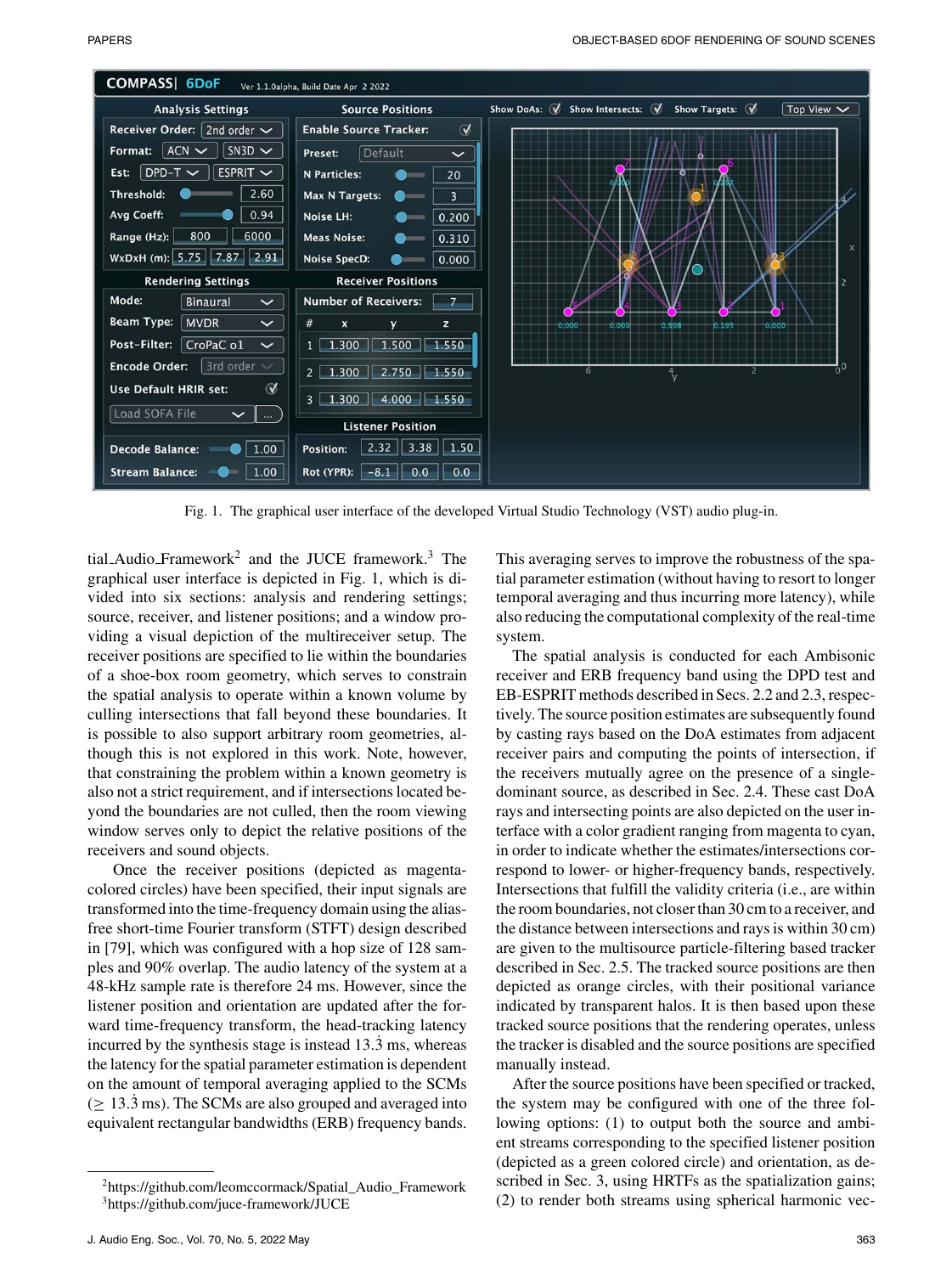tors as the spatialization gains instead, in which case any existing Ambisonic decoder may then be used to auralize the translated scene; or (3) to render only the source stream without spatialization and output the individual source object signals (one per output channel), along with exposing their positions as read-only automation/metadata, which may be subsequently spatialized using a separate tool. The proposed system is therefore highly flexible, and as far as the authors are aware, is the only multireceiver objectbased rendering system that is publicly available. Furthermore, it is noted that since the layout of the receivers may be re-configured (and associated parameters reinitialized) on a frame-by-frame basis, the system can not only support moving sound sources and listeners but also moving receivers. However, moving sources and/or receivers were not formally investigated in this study.

For the source beamforming, a few static and adaptive algorithm options were integrated into the system, with the minimum-variance distortionless response (MVDR) beamformer design [58] chosen for this present study. A variety of different post-filtering options were explored by the authors, but the first-order CroPaC algorithm ( $\lambda = 0.25$ ) was selected due to its robust performance [74] and low computational complexity. The residual stream signals are decorrelated through a combination of applying short frequencydependent delays [80] and cascaded all-pass filters [81], as commonly conducted by multichannel audio codecs [82]. Barycentric interpolation weights are employed for the ambient stream interpolation according to Eq. (13), and the interpolation-based rendering alternative described by Eq. (15).

Time-delay compensation is applied by the system for each source object signal, in order to account for the difference between receiver-to-source and listener-to-source distances. To preserve a causal processing behavior, a fixed delay of 15 ms is added by the system to allow for up to 8.5 m of listener translation from the sound sources. Note also that the compensation is applied in the time-frequency domain without fractional-delay based interpolation and, therefore, time delays are quantized to the nearest downsampled time index. Due to the large STFT overlap in the proposed configuration, however, this lack of fractional delays was not found to noticeably affect the perceived performance, and its omission significantly reduced the computational complexity of the system.

### **5 EVALUATION**

The evaluation of the proposed system was approached through an in situ subjective listening test conducted in 6DoF virtual reality, whereby real-world source signals were directly compared with the corresponding binaural renderings of a distributed arrangement of Ambisonic receivers. The dataset described in  $[83]$ <sup>4</sup> was employed for this evaluation, which comprises spatial room impulse responses (SRIRs) measured in the  $5.75 \times 7.87 \times 2.91$  m



 $(b)$ 

Fig. 2. (a) Illustration of the receiver and source positions used during the SRIR measurements and the listening test, with the permitted navigable area indicated by the yellow dashed line. (b) Photo of the room and loudspeaker positions, and a listener located within the navigable area.

(width  $\times$  depth  $\times$  height) Arni variable acoustics room at the Acoustics Lab, Aalto University, Finland (background noise level of 20.5 dBA SPL). The dataset involved placing an mh Acoustics Eigenmike em32 in seven different receiver/measurement positions and capturing the SRIRs for three different source positions, which were represented by Genelec 8331A coaxial loudspeakers. The source and receiver positions are illustrated in Fig. 2. Note that the SRIRs measured during the dry room configuration, with octaveband (125 Hz to 8 kHz) RT60s of [0.23 0.22 0.28 0.30 0.50 0.46 0.36] s, were selected for the present study.

A multiple-stimulus listening test was designed, whereby loudspeakers of the same make and model were placed in the same source positions in the room. This therefore, served as the real-world reference (*ref*) test condition. The other three test conditions then comprised (1) the parametric system using known source positions (i.e., tracker disabled) in conjunction with the proposed spatial synthesis (*par*); (2) the parametric system using both the proposed spatial analysis (i.e., tracker enabled) and spatial synthesis (*parT*); and (3) a linear baseline approach (*lin*), as described in [9] and represented by Eq. (15). The test conditions are

[<sup>4</sup>https://doi.org/10.5281/zenodo.5720724](https://doi.org/10.5281/zenodo.5720724)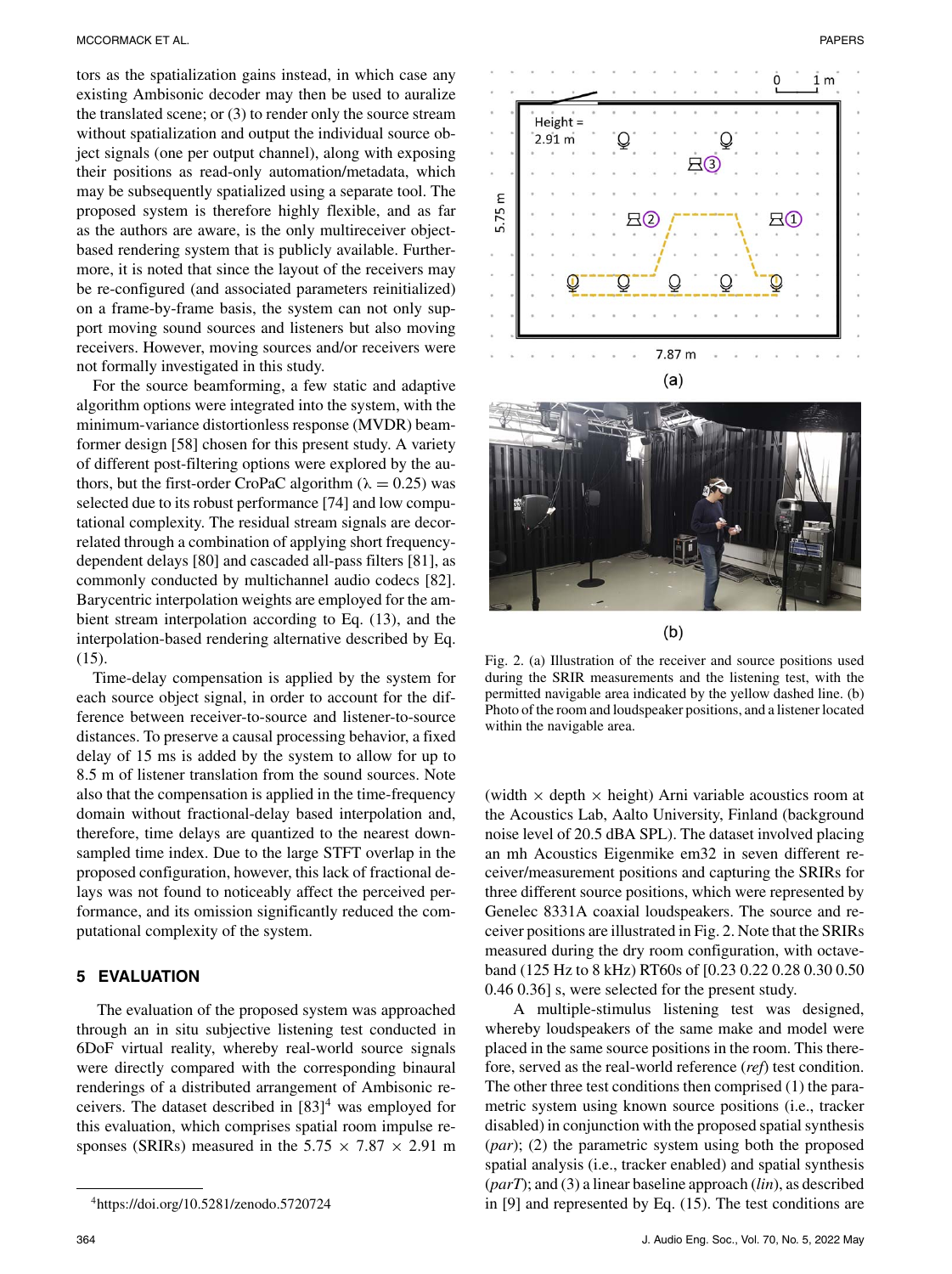| Table 1. Listening test conditions. |                                           |
|-------------------------------------|-------------------------------------------|
| Name                                | Processing method                         |
| ref                                 | Stimuli played directly over loudspeakers |
| par                                 | Proposed system (known source positions)  |
| parT                                | Proposed system (with tracker enabled)    |
| lin                                 | Linear interpolation and decoding         |

Table 2. Listening test scene stimuli, ordered according to the source numbering in Fig. 2.

| Name        | Source stimuli                          |
|-------------|-----------------------------------------|
| speech      | male speech, female speech, male speech |
| mix         | male speech, piano, water fountain      |
| <i>band</i> | drums, bass guitar, strings             |

also summarized in Table 1. Regarding the stimuli used for the three source positions, three different combinations of anechoic monophonic recordings were selected: (1) three simultaneous speakers (*speech*); (2) a mixture of speech, piano, and a water fountain (*mix*); and (3) drums, bass guitar, and strings (*band*). The stimuli combinations are summarized in Table 2.

For the reference (and hidden-reference test case), the stimuli were simply played directly through the three loudspeakers in the room. For the other test conditions, the Eigenmike SRIRs were first encoded into second-order Ambisonics and subsequently convolved with the same stimuli for each of the seven receiver positions. The resulting synthetic distributed microphone array recordings were then rendered binaurally over headphones through the application of the developed VST plug-in, which was able to switch between the three processing methods under test. The test participants were therefore able to directly compare the three processing methods (and hidden-reference) against the reference case. To display the listening test room in virtual reality, a three-dimensional model of the same room was also captured using light detection and ranging (LIDAR) technology using an Apple iPad Pro. The model was refined and reduced in file size in Blender, to improve real-time rendering performance, before being imported into Unity. Note that the loudspeaker positions were also visible in the room model.

To maximize the available computational resources, two computers were used to run the listening test. The virtual reality visuals were rendered with Unity using a Windows laptop, whereas the developed VST plug-in and the listening test logic were hosted within Cycling 74 Max using a MacOS laptop. User position and orientation data for listener translation and rotation, as well as the controls for the graphical user interface for the test, were sent from Unity to Max via open sound control (OSC) messages. To prevent participants from colliding with the loudspeakers, an appropriate navigable area was determined and displayed as a barrier within the virtual reality environment; this area is also illustrated in Fig. 2(a). The visuals were delivered over an Oculus Quest 2 head-mounted display, and the auralization was delivered using Mysphere 3.2 headphones.

The Oculus Quest 2 communicated with Unity wirelessly over Oculus Air Link, whereas the headphone connection was wired.

The test participants were fitted with the head-mounted display and headphones and were requested to familiarize themselves with the virtual reality environment and user interface prior to beginning the listening test. The duration of the test was between 30 and 45 min, and although no training phase was included, participants could take as long as they wished. The test subjects were also encouraged to walk freely inside the navigable area and were requested to look and move around before making their assessments. The participants were required to separately rate the conditions based on their *Spatial* and *Timbral* similarity with the reference and then also based upon their *Overall* preference. The test scenes and processing conditions were randomized and double blind. Trials were repeated once; therefore, given the three sets of stimuli, there were six trials in total. The 15 participants, all of whom were either employees or postgraduate students at the Acoustics Lab, were aged between 24 to 35 (12 male, three female) with self-reported normal hearing and prior critical listening experience. Note that a REAPER project, which includes the seven second-order Ambisonic receiver signals employed and rendered by the developed VST audio plug-in, may also be found on the companion webpage.<sup>1</sup>

## **6 RESULTS AND DISCUSSION**

The results of the listening test are presented as violin plots in Fig. 3, which shows density trace and a box plot in a single illustration, thus depicting the structure of the data in greater detail than a traditional box plot [84]. The width of the violins indicates the density of data, and median values are presented as a white circle. The interquartile range is marked using a thick grey line, the range between the lower and upper adjacent values is marked using a thin grey line, and individual results are displayed as colored dots. Through high-level observations, it is noted that the reference was consistently identified and rated with the highest scores, whereas the median values for the two parametric approaches are situated between the reference and the linear method for all tested stimuli types and evaluation metrics. The results also appear to indicate that the two parametric processing approaches were rated similarly but that the spatial analysis conducted by *parT* introduces more variance in the results and therefore, these cases were rated slightly lower than *par*, which operated with known source positions. However, the median scores for both parametric approaches are still shown to be higher than those attained with the linear baseline approach.

In order to gain further insight into the results, the data were tested for normality using the Shapiro–Wilk test, which showed 12 out of 36 results data followed a nonnormal distribution (at a confidence interval of 95% *p*). Statistical analysis was therefore conducted using nonparametric methods. To assess whether the results of the rendering methods being studied were statistically significantly different, Friedman tests were conducted for the *Spatial* and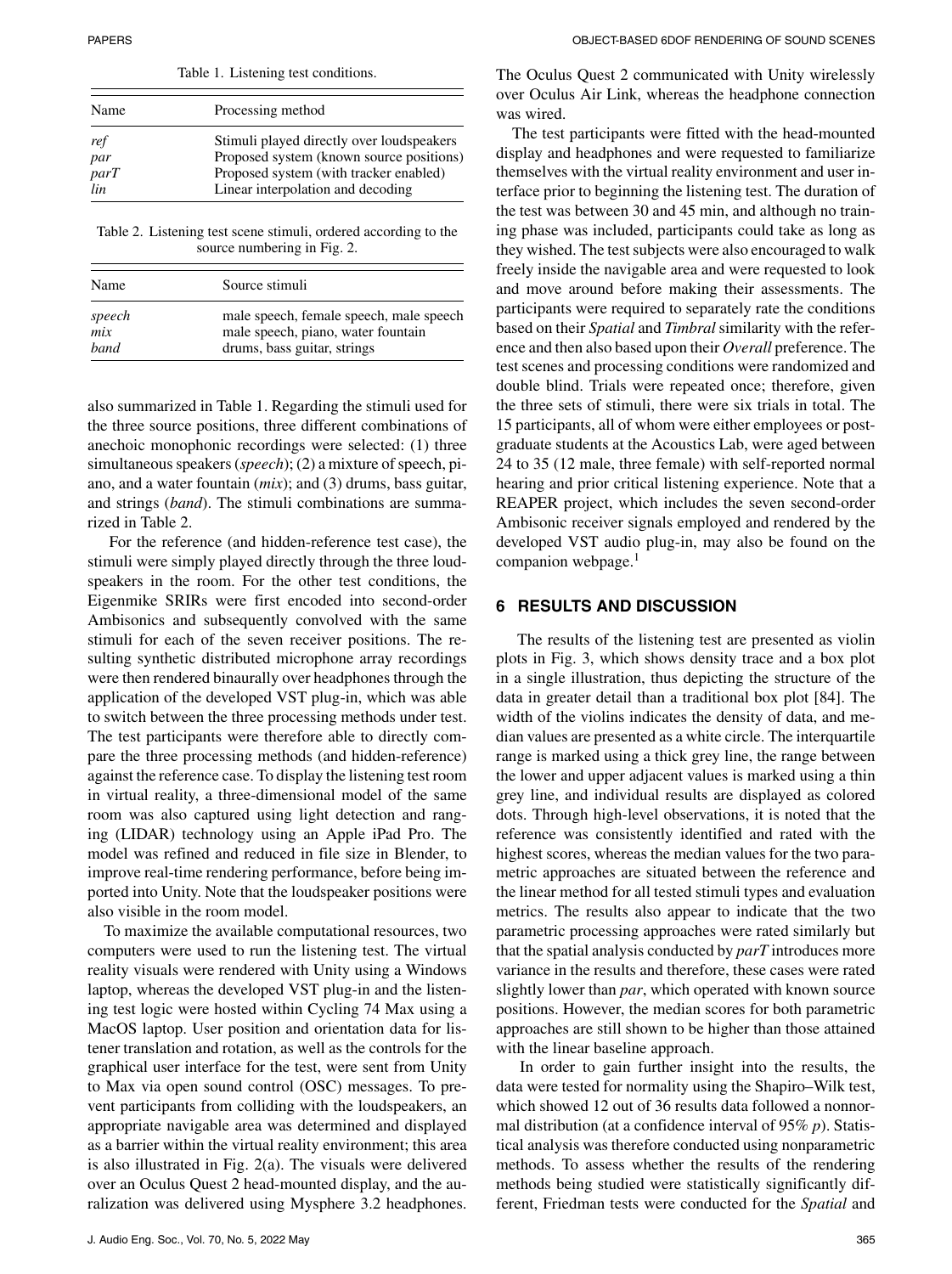

Fig. 3. Violin plots of the listening test results for the three evaluation metrics under test: (a) *Spatial* similarity, (b) *Timbral* similarity, and (c) *Overall* preference.

*Timbral* evaluation metric results, for all three stimuli types. The results were found to be significant for *Spatial*:  $\chi^2(3)$  $= 80.1, p < 0.01, \chi^2(3) = 64.5, p < 0.01$  and  $\chi^2(3) = 81.6$ , *p* < 0.01 for the *speech*, *mix*, and *band* stimuli, respectively. They were also significant for *Timbral*:  $\chi^2(3) = 75.9$ , *p* < 0.01,  $\chi^2(3) = 82.1$ ,  $p < 0.01$  and  $\chi^2(3) = 82.9$ ,  $p < 0.01$  for the *speech*, *mix*, and *band*, respectively. Since the *Overall* part of the listening test was deemed to be more subjective and to represent a perceptual average of the *Spatial* and *Timbral* metrics, further analysis of the *Overall* results was not conducted in this study.

To explore the significance of the differences between rendering methods in more detail, pairwise post-hoc Wilcoxon Signed Rank tests were conducted between all conditions for the *Spatial* and *Timbral* metrics, with the Bonferroni–Holm *p* value correction, the results of which are presented in Fig. 4. In all tested scenarios, the hidden reference was rated statistically significantly higher than all other conditions, suggesting that none of the tested rendering methods were spatially or timbrally transparent with reality. However, for the *Timbral* metric, the parametric rendering approaches were both rated statistically significantly higher than the linear rendering for all three stimuli types. For the *Spatial* metric, this was significant for the *speech* and *band* stimuli but not the *mix* stimulus. No statistically significant differences were observed between the two parametric rendering methods for either the *Spatial* or *Timbral* results, for all tested stimuli types. This confirms that rendering the scene using the source tracker produces perceptually similar outcomes to when rendering using known source positions.

#### **6.1 Avenues for Future Work**

During the course of the study, it became apparent that attaining a physically accurate rendering, in such a way that it would be transparent with respect to the real-life reference, poses a significant challenge. Therefore, the study instead targeted a perceptually plausible rendering of the 6DoF scenario, rather than a transparent rendering. This is due in part to some practical limitations that are not easy, or even possible, to overcome. For example, the HRTFs employed by the rendering methods under test were nonindividualized, and therefore, the performance may vary across listeners. However, perhaps more significant, is the fact that while the Mysphere 3.2 headphones employed have been shown to be more acoustically transparent than other commonly used headphone models for binaural tests [85], the headphones and head-mounted display geometry still incur scattering and occlusion effects. These effects will introduce direction-dependent filtering when auditioning real-life reference conditions. Investigating ways to improve the acoustical transparency of the testing apparatus is likely to be an important topic when conducting similar perceptual studies in the future.

One of the main limitations of the proposed rendering is the absence of source directivity modeling. Although it is acknowledged that detailed modeling of source directivity would likely require a large number of receivers-to-source ratio, it is nonetheless highlighted as an important research direction for future systems that target a more physically accurate rendering. One possible simplification of this task would be to assume that the source directivity of all the sources within the scene is the same (e.g., having a directivity pattern which is standardized to that of a human speaker or loudspeaker), in which case, the problem would be simplified and reduced to only finding the source orientations. The source orientation could be approximated based upon beamforming from a few nearby receivers, from which the ratio of energy between the low- and high-frequencies could be computed; following the assumption that a speaker or loudspeaker would be more directive at high frequencies than at low frequencies, an estimate of the source orientation could subsequently be established. This also extends to modeling near-field effects, which may improve plausibility when in close proximity to a sound source.

Regarding the implementation of the proposed system, it is noted that a primary reason for selecting seven secondorder receivers as input for the evaluation (63 channels in total) was to stay within the 64-channel limit imposed by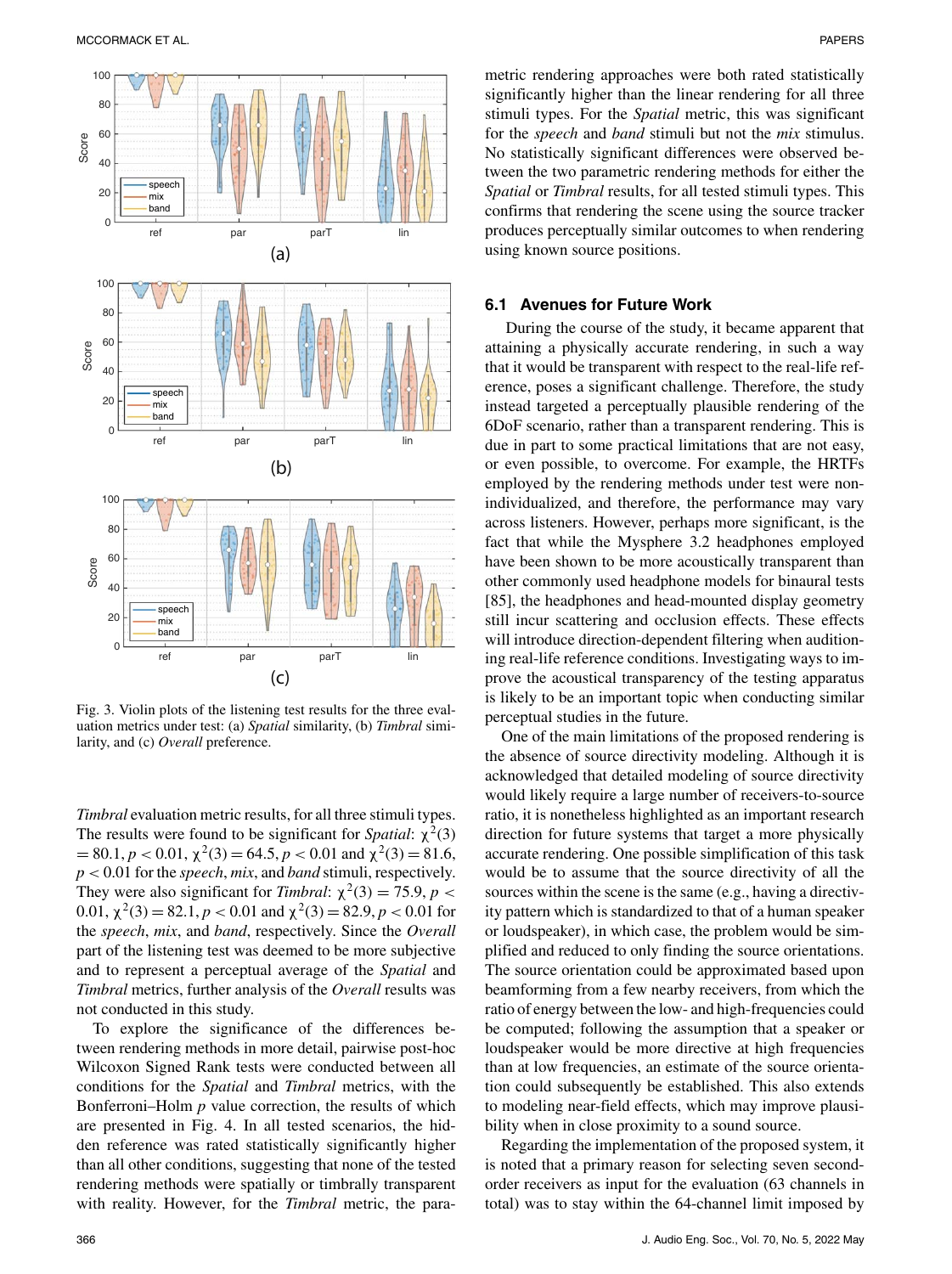

Fig. 4. Wilcoxon signed-rank matrices of the *Spatial* and *Coloration* listening test results between different conditions: (a) *Spatial* similarity, and (b) *Timbral* similarity.

the VST2 Source Development Kit (SDK). Future systems based on more and higher-order receivers will likely require custom software solutions or will need to distribute multiple instances of the plug-in over different buses. Furthermore, it is noted that one of the more significant computational burdens of the present system is the need for the decorrelation of multiple plane-wave decomposed receiver signals in the ambient stream rendering, prior to summation and spatialization in Eq. (13). However, if the system is configured for binaural playback, then theoretically, only two channels of decorrelated audio should be required to produce the appropriate interchannel relationships corresponding to a diffuse-field, as demonstrated recently in [86]. Therefore, to reduce the computational complexity, similar solutions could be explored for the proposed ambient rendering.

# **7 CONCLUSION**

This article proposes a practical system for object-based rendering of sound scenes captured using a distributed arrangement of Ambisonic receivers. The proposed system operates in the time-frequency domain and employs sound source direction-of-arrival (DoA) estimates from the perspective of each receiver, followed by tracking the resulting clusters of DoA intersection points. The employed tracker can adapt to sound sources which vary in number and position over time, with broad-band beamformers and narrowband spatial post-filters used to extract their respective signals. The post-filters are intended to frequency-dependently deactivate the beamformers during periods of source inactivity, or when the sources themselves excite only a limited frequency range. The extracted source object signals are then spatialised with respect to the orientation and position of the listener, who does not necessarily need to be located within the area/volume enclosed by the receiver positions. Additionally, the source object signals are subtracted from the receivers closest to the listener, where the resulting residual signals are subsequently spatialised, decorrelated, and summed with appropriate interpolation weights; which therefore enables rendering of also the diffuse reverberant sound components of the captured sound scene.

To evaluate the perceptual performance of the proposed rendering techniques, they were first integrated into a realtime software solution. A subjective listening test experiment was then designed, whereby simulated recordings of seven second-order Ambisonic receivers were generated based on three different source positions in a real room. Listening test subjects were then placed in the same room, where real loudspeakers were situated in the same three source positions as used to generate the simulated recordings. The participants were also provided with acoustically transparent headphones, and an HMD depicting the loudspeaker positions in a virtual representation of the room. This testing apparatus, therefore, allowed the participants to make a direct comparison between the real-life situation and the respective binaural renderings of the simulated signals, using the methods under test, which were: the proposed rendering using sound source tracking, the proposed rendering using known source positions instead, and a signal-independent interpolation-based alternative.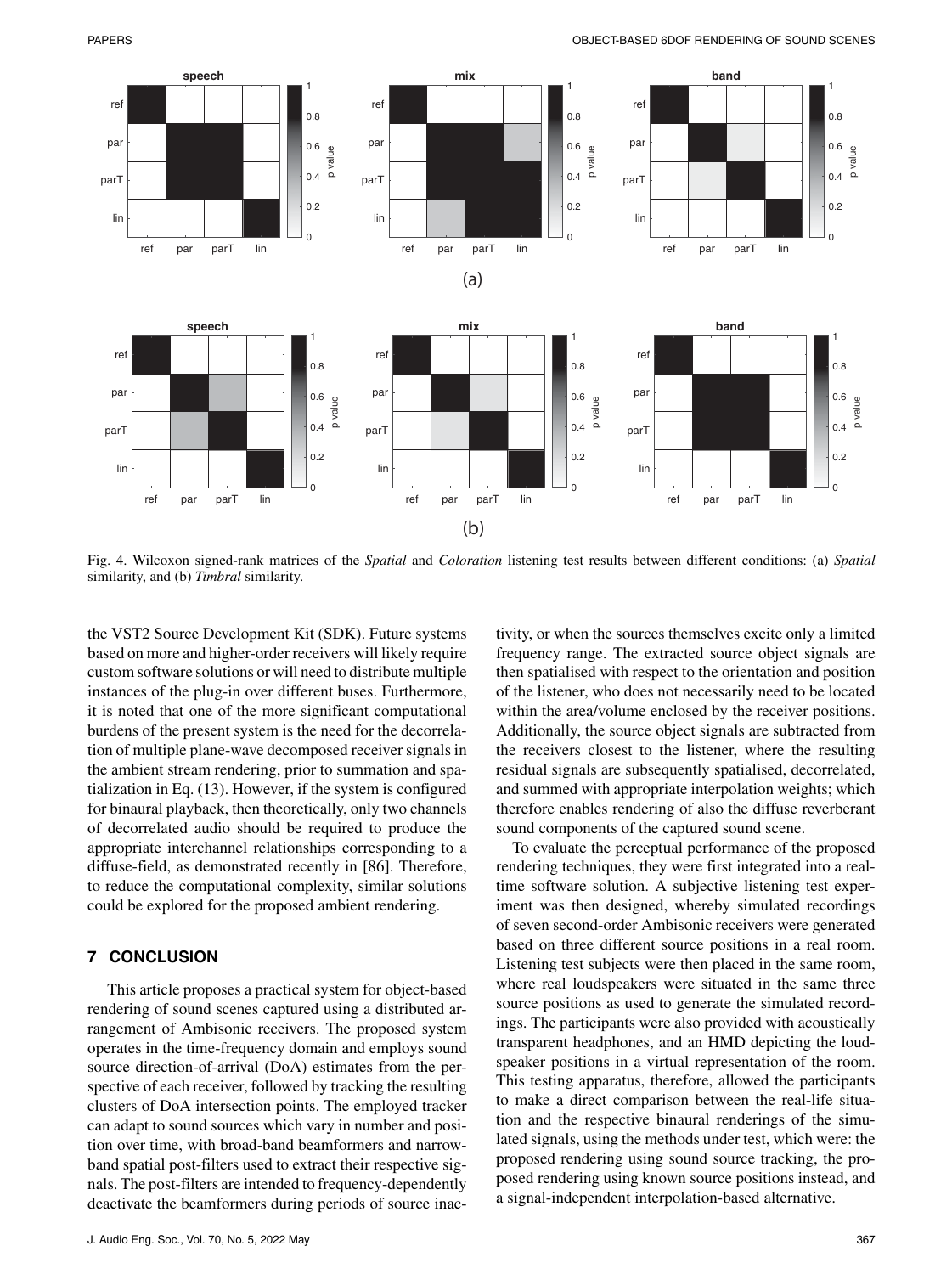The results show that in the vast majority of cases, the proposed renderings—both with the tracker and using known source positions—were rated to be perceptually closer to the reference, compared with the linear interpolation baseline alternative. No statistically significant differences were found between cases when the source object tracker was enabled or disabled, suggesting that the proposed tracking was perceptually adequate for the evaluated scenes. Furthermore, the reference was consistently rated statistically significantly higher than the proposed renderings, which suggests that the system was not perceptually transparent with respect to reality. The authors postulate a number of aspects of the proposed system and evaluation apparatus, which may be investigated in future studies; but chiefly, the lack of source directivity, and near-field effect modeling and the direction-dependent scattering introduced by the headphones and HMD, are highlighted as the most significant focus areas for future work.

## **8 ACKNOWLEDGMENTS**

This research has received funding from the Aalto University Doctoral School of Electrical Engineering. Thomas McKenzie was supported by the Human Optimised XR (HumOR) Project. Special thanks are extended to Nils Meyer-Kahlen for assistance with the 3D room scan and Unity scene used during the evaluation and to Sebastian J. Schlecht for the insightful discussions that transpired during the course of this study.

## **9 REFERENCES**

[1] F. Zotter and M. Frank, *Ambisonics: A Practical 3D Audio Theory for Recording, Studio Production, Sound Reinforcement, and Virtual Reality* (Springer Nature, Berlin, Germany, 2019). https://doi.org/10.1007/978- 3-030-17207-7.

[2] V. Pulkki, S. Delikaris-Manias, and A. Politis, *Parametric Time-Frequency Domain Spatial Audio* (John Wiley & Sons, Hoboken, NJ, 2017).

[3] J. Ivanic and K. Ruedenberg, "Rotation Matrices for Real Spherical Harmonics. Direct Determination by Recursion," *J. Phys. Chem. A*, vol. 102, no. 45, pp. 9099–9100 (1998 Nov.). https://doi.org/10.1021/jp953350u.

[4] A. Politis, T. Pihlajamäki, and V. Pulkki, "Parametric Spatial Audio Effects," in *Proceedings of the 15th International Conference on Digital Audio Effects (DAFx-12)* (York, UK) (2012 Sep.).

[5] F. Schultz and S. Spors, "Data-Based Binaural Synthesis Including Rotational and Translatory Head-Movements," in *Proceedings of the 52nd International Conference of AES: Sound Field Control - Engineering and Perception* (2013 Sep.), paper P-7.

[6] T. Pihlajamäki and V. Pulkki, "Projecting Simulated or Recorded Spatial Sound onto 3D-Surfaces," in *Proceedings of the 45th International Conference of the AES: Applications of Time-Frequency Processing in Audio* (2012 Mar.), paper 4-5.

[7] A. Politis, S. Tervo, and V. Pulkki, "COMPASS: Coding and Multidirectional Parameterization of Ambisonic Sound Scenes," in *Proceedings of the IEEE International Conference on Acoustics, Speech and Signal Processing (ICASSP)*, pp. 6802–6806 (2018 Apr.). https://doi.org/10.1109/ICASSP.2018.8462608.

[8] M. Blochberger and F. Zotter, "Particle-Filter Tracking of Sounds for Frequency-Independent 3D Audio Rendering from Distributed B-format Recordings," *Acta Acustica*, vol. 5, paper 20 (2021 Apr.). https://doi.org/10.1051/aacus/2021012.

[9] E. Patricio, A. Ruminski, A. Kuklasinski, L. Januszkiewicz, and T. Zernicki, "Toward Six Degrees of Freedom Audio Recording and Playback using Multiple Ambisonics Sound Fields," presented at the *146th Convention of the Audio Engineering Society* (2019 Mar.), paper 10141.

[10] S. Spors, R. Rabenstein, and J. Ahrens, "The Theory of Wave Field Synthesis Revisited," presented at the *124th Convention of the Audio Engineering Society* (2008 May), paper 7358.

[11] S. Kaneko, T. Suenaga, H. Akiyama, Y. Miyake, S. Tominaga, F. Shirakihara, and H. Okumura, "Development of a 64-Channel Spherical Microphone Array and a 122- Channel Loudspeaker Array System for 3D Sound Field Capturing and Reproduction Technology Research," presented at the *144th Convention of the Audio Engineering Society* (2018 May), paper 10021.

[12] E. Stein and M. M. Goodwin, "Ambisonics Depth Extensions for Six Degrees of Freedom," in *Proceedings of the AES International Conference on Headphone Technology* (2019 Aug.), paper 23.

[13] J. G. Tylka and E. Y. Choueiri, "Performance of Linear Extrapolation Methods for Virtual Sound Field Navigation," *J. Audio Eng. Soc.*, vol. 68, no. 3, pp. 138–156 (2020 Mar.). https://doi.org/10.17743/jaes.2019.0054.

[14] F. Winter, F. Schultz, and S. Spors, "Localization Properties of Data-based Binaural Synthesis including Translatory Head-Movements," presented at the *Forum Acusticum*(Kraków, Poland) (2014 Sep.).

[15] N. Hahn and S. Spors, "Localization Properties of Data-based Binaural Synthesis including Translatory Head-Movements," presented at the *German Annual Conference on Acoustics (DAGA)*, pp. 1122–1125 (Nürnberg, Germany) (2015 Mar.).

[16] T. Pihlajamaki and V. Pulkki, "Synthesis of Complex Sound Scenes with Transformation of Recorded Spatial Sound in Virtual Reality," *J. Audio Eng. Soc.*, vol. 63, nos. 7–8, pp. 542–551 (2015 Aug.). https://doi.org/10.17743/jaes.2015.0059.

[17] J. G. Tylka and E. Y. Choueiri, "Soundfield Navigation using an Array of Higher-Order Ambisonics Microphones," in *Proceedings of the 2016 AES International Conference on Audio for Virtual and Augmented Reality (AVAR)* (2016 Sep.), paper 4-2.

[18] K. Wakayama, J. Trevino, H. Takada, S. Sakamoto, and Y. Suzuki, "Extended Sound Field Recording using Position Information of Directional Sound Sources," in *Proceedings of IEEE Workshop on Applications of*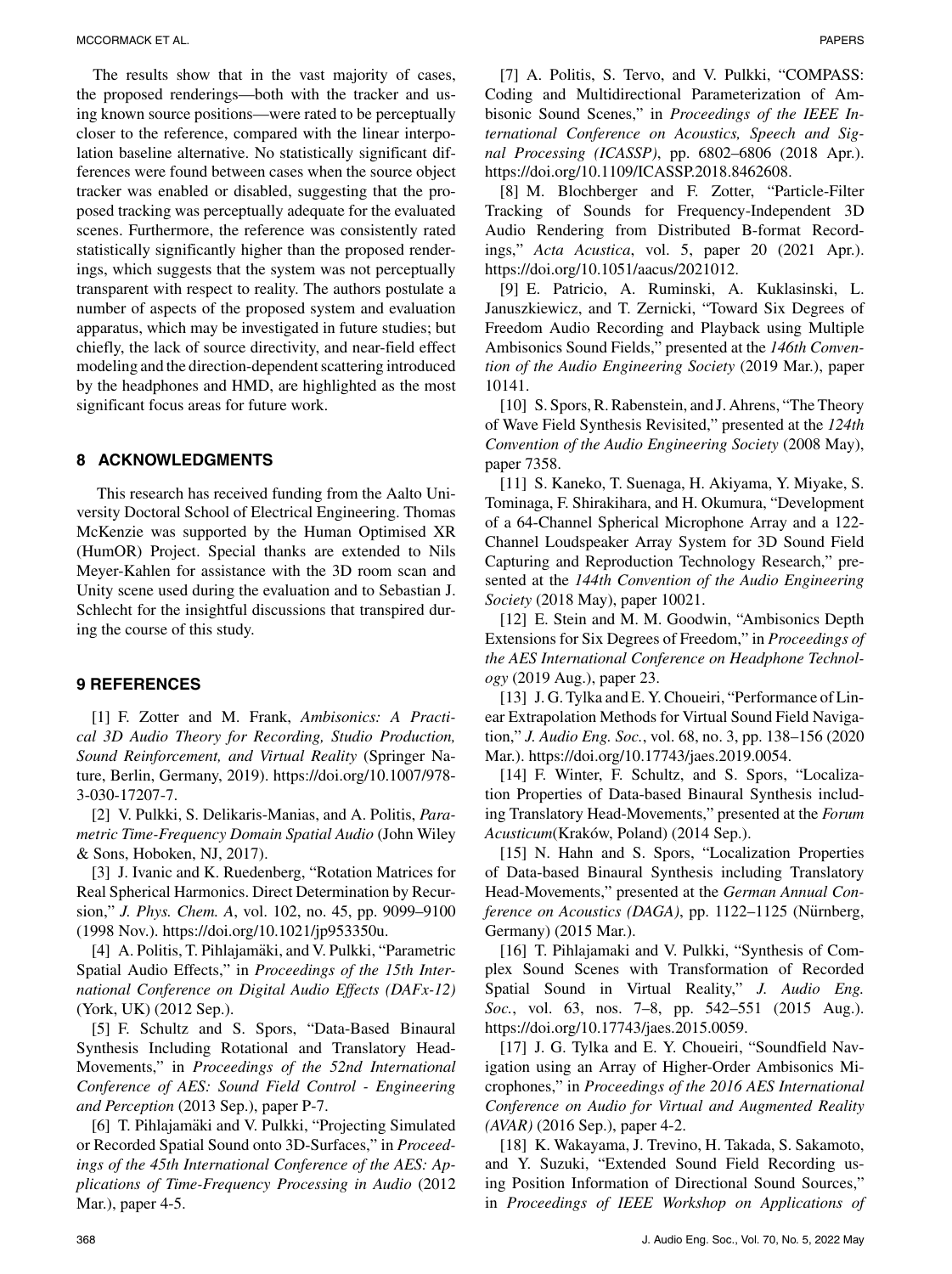*Signal Processing to Audio and Acoustics (WASPAA)*, pp. 185–189 (New Paltz, New York) (2017 Oct.). https://doi.org/10.1109/WASPAA.2017.8170020.

[19] Y. Wang and K. Chen, "Translations of Spherical Harmonics Expansion Coefficients for a Sound Field using Plane Wave Expansions," *J. Acoust. Soc. Am.*, vol. 143, no. 6, pp. 3474–3478 (2018 Jun.). https://doi.org/10.1121/1.5041742.

[20] A. Plinge, S. J. Schlecht, O. Thiergart, T. Robotham, O. Rummukainen, and E. A. Habets, "Six-Degrees-of-Freedom Binaural Audio Reproduction of First-Order Ambisonics with Distance Information," in *Proceedings of the AES International Conference on Audio for Virtual and Augmented Reality* (2018 Aug.), paper P6-2.

[21] M. Kentgens, A. Behler, and P. Jax, "Translation of a Higher Order Ambisonics Sound Scene Based on Parametric Decomposition," in *Proceedings of the IEEE International Conference on Acoustics, Speech and Signal Processing (ICASSP)*, pp. 151–155 (Barcelona, Spain) (2020 May).

[22] M. Kentgens and P. Jax, "Comparison of Methods for Plausible Sound Field Translation," in *Proceedings of DAGA—47th Annual Conference on Acoustics* (Vienna, Austria) (2021 Aug.).

[23] L. McCormack, A. Politis, and V. Pulkki, "Parametric Spatial Audio Effects Based on the Multi-Directional Decomposition of Ambisonic Sound Scenes," presented at the *Proceedings of the 24th International Conference on Digital Audio Effects (DAFx20in21)*, pp. 214–221 (2021 Sep.).

[24] L. Birnie, T. Abhayapala, V. Tourbabin, and P. Samarasinghe, "Mixed Source Sound Field Translation for Virtual Binaural Application With Perceptual Validation," *IEEE/ACM Trans. Audio, Speech, Lang. Process.*, vol. 29, pp. 1188–1203 (2021 Feb.). https://doi.org/10.1109/TASLP.2021.3061939.

[25] E. Gallo, N. Tsingos, and G. Lemaitre, "3D-Audio Matting, Postediting, and Rerendering from Field Recordings," *EURASIP J. Adv Signal Process.*, vol. 2007, paper 047970 (2007 Dec.). https://doi.org/10.1155/2007/47970.

[26] E. Gallo and N. Tsingos, "Extracting and Re-Rendering Structured Auditory Scenes from Field Recordings," in *Proceedings of the AES 30th International Conference on Intelligent Audio Environments* (2007 Mar.), paper 19.

[27] K. Niwa, T. Nishino, and K. Takeda, "Encoding Large Array Signals into a 3D Sound Field Representation for Selective Listening Point Audio Based on Blind Source Separation," in *Proceedings of the IEEE International Conference on Acoustics, Speech and Signal Processing*, pp. 181–184 (Las Vegas, Nevada) (2008 Mar.). https://doi.org/10.1109/ICASSP.2008.4517576.

[28] N. Mariette and B. Katz, "SoundDelta–Largescale, Multi-User Audio Augmented Reality," in *Proceedings of the EAA Symposium on Auralization*, pp. 37–42 (Espoo, Finland) (2009 Jun.).

[29] C. Verron, P.-A. Gauthier, J. Langlois, and C. Guastavino, "Spectral and Spatial Multichannel Analysis/Synthesis of Interior Aircraft Sounds," *IEEE Trans. Au-*

[30] O. Thiergart, G. Del Galdo, M. Taseska, and E. A. Habets, "Geometry-Based Spatial Sound Acquisition using Distributed Microphone Arrays," *IEEE Trans. Audio, Speech, Lang. Process.*, vol. 21, no. 12, pp. 2583– 2594 (2013 Aug). https://doi.org/10.1109/TASL.2013. 2280210.

[31] X. Zheng, *Soundfield Navigation: Separation, Compression and Transmission*, Ph.D. thesis, School of Electrical, Computer, and Telecommunications Engineering, University of Wollongong, Wollongong, Australia (2013 Nov.).

[32] P. Samarasinghe, T. Abhayapala, and M. Poletti, "Wavefield Analysis Over Large Areas Using Distributed Higher Order Microphones," *IEEE/ACM Trans. Audio, Speech, Lang. Process.*, vol. 22, no. 3, pp. 647–658 (2014 Jan.). https://doi.org/10.1109/TASLP.2014.2300341.

[33] E. Fernandez-Grande, "Sound Field Reconstruction using a Spherical Microphone Array," *J. Acoust. Soc. Am.*, vol. 139, no. 3, pp. 1168–1178 (2016 Mar.). https://doi.org/10.1121/1.4943545.

[34] S. Emura, "Sound Field Estimation using Two Spherical Microphone Arrays," in *Proceedings of the IEEE International Conference on Acoustics, Speech and Signal Processing (ICASSP)*, pp. 101–105 (2017 Mar.). https://doi.org/10.1109/ICASSP.2017.7952126.

[35] E. Bates, H. O'Dwyer, K.-P. Flachsbarth, and F. M. Boland, "A Recording Technique for 6 Degrees of Freedom VR," presented at the *144th Convention of the Audio Engineering Society* (2018 May), paper 10022.

[36] D. R. Méndez, C. Armstrong, J. Stubbs, M. Stiles, and G. Kearney, "Practical Recording Techniques for Music Production with Six-Degrees of Freedom Virtual Reality," presented at the *145th Convention of the Audio Engineering Society* (2018 Oct.), paper 464.

[37] N. Ueno, S. Koyama, and H. Saruwatari, "Sound Field Recording Using Distributed Microphones Based on Harmonic Analysis of Infinite Order," *IEEE Signal Process Lett*, vol. 25, no. 1, pp. 135–139 (2018 Nov.). https://doi.org/10.1109/LSP.2017.2775242.

[38] M. Nakanishi, N. Ueno, S. Koyama, and H. Saruwatari, "Two-Dimensional Sound Field Recording With Multiple Circular Microphone Arrays Considering Multiple Scattering," in *Proceedings of the IEEE Workshop on Applications of Signal Processing to Audio and Acoustics (WASPAA)*, pp. 368–372 (New Paltz, New York) (2019 Oct.). https://doi.org/10.1109/WASPAA.2019.8937208.

[39] C. Schörkhuber, F. Zotter, and R. Höldrich, "Triplet-Based Variable-Perspective (6DoF) Audio Rendering from Simultaneous Surround Recordings Taken at Multiple Perspectives," in *Proceedings of the 46th Annual Conference on Acoustics (DAGA)* (Hannover, Germany) (2020 Mar.).

[40] F. Zotter, M. Frank, C. Schörkhuber, and R. Höldrich, "Signal-Independent Approach to Variable-Perspective (6DoF) Audio Rendering from Simultaneous Surround Recordings taken at Multiple Perspectives," in *Proceedings of the 46th Annual Conference on Acoustics (DAGA)* (Hannover, Germany) (2020 Mar.).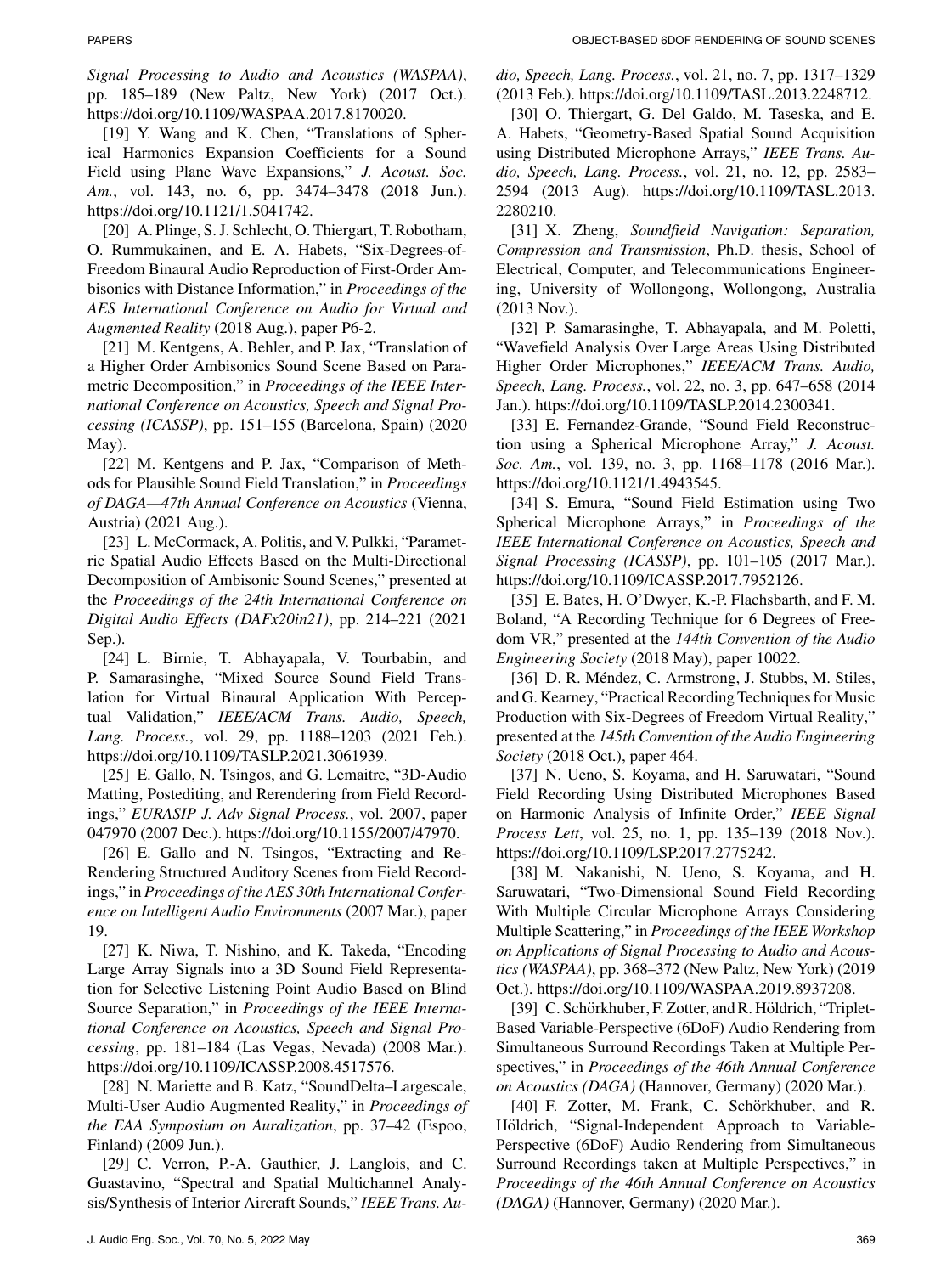[41] M. Pezzoli, F. Borra, F. Antonacci, S. Tubaro, and A. Sarti, "A Parametric Approach to Virtual Miking for Sources of Arbitrary Directivity," *IEEE/ACM Trans. Audio, Speech, Lang. Process.*, vol. 28, pp. 2333–2348 (2020 Jul.). https://doi.org/10.1109/TASLP.2020.3012058.

[42] T. Ciotucha, A. Ruminski, T. Zernicki, and B. Mróz, "Evaluation of Six Degrees of Freedom 3D Audio Orchestra Recording and Playback using Multi-point Ambisonics interpolation," presented at the *150th Convention of the Audio Engineering Society* (2021 May), paper 10459.

[43] N. Iijima, S. Koyama, and H. Saruwatari, "Binaural Rendering from Microphone Array Signals of Arbitrary Geometry," *J. Acoust. Soc. Am.*, vol. 150, no. 4, pp. 2479– 2491 (2021 Oct.). https://doi.org/10.1121/10.0006538.

[44] S. Kaneko and R. Duraiswami, "Multiple Scattering Ambisonics: Three-Dimensional Sound Field Estimation using Interacting Spheres," *arXiv preprint arXiv:2106.07157* (2021).

[45] M. McCrea, L. McCormack, and V. Pulkki, "Sound Source Localization Using Sector-Based Analysis With Multiple Receivers," in *Proceedings of the 2nd Nordic Sound and Music Conference* (Copenhagen, Denmark) (2021 Nov.).

[46] J. G. Tylka and E. Choueiri, "Comparison of Techniques for Binaural Navigation of Higher-Order Ambisonic Soundfields," presented at the *139th Convention of the Audio Engineering Society* (2015 Oct.), paper 9421.

[47] J. G. Tylka and E. Y. Choueiri, "Domains of Practical Applicability for Parametric Interpolation Methods for Virtual Sound Field Navigation," *J. Audio Eng. Soc.*, vol. 67, no. 11, pp. 882–893 (2019 Nov.). https://doi.org/10.17743/jaes.2019.0038.

[48] J. G. Tylka and E. Y. Choueiri, "Fundamentals of a Parametric Method for Virtual Navigation within an Array of Ambisonics Microphones," *J. Audio Eng. Soc.*, vol. 68, no. 3, pp. 120–137 (2020 Mar.). https://doi.org/10.17743/jaes.2019.0055.

[49] A. Laborie, R. Bruno, and S. Montoya, "A New Comprehensive Approach of Surround Sound Recording," presented at the *114th Convention of the Audio Engineering Society* (2003 Mar.), paper 5717.

[50] V. Pulkki, A. Politis, M.-V. Laitinen, J. Vilkamo, and J. Ahonen, "First-Order Directional Audio Coding (DirAC)," in V. Pulkki, S. Delikaris-Manias, and A. Politis (Eds.), *Parametric Time-Frequency Domain Spatial Audio*, pp. 89–138 (John Wiley & Sons, Ltd., Hoboken, New Jersey, USA, 2017), 1st ed. https://doi.org/10.1002/ 9781119252634.ch5.

[51] A. Allen and B. W. Kleijn, "Ambisonic Soundfield Navigation using Directional Decomposition and Path Distance Estimation," in *Proceedings of the 4th International Conference on Spatial Audio (ICSA)*, pp. 117–122 (Graz, Austria) (2017 Sept.).

[52] A. Politis, M.-V. Laitinen, J. Ahonen, and V. Pulkki, "Parametric Spatial Audio Processing of Spaced Microphone Array Recordings for Multichannel Reproduction," *J. Audio Eng. Soc.*, vol. 63, no. 4, pp. 216–227 (2015 Apr.). https://doi.org/10.17743/jaes.2015.0015.

[53] K. Müller and F. Zotter, "Auralization Based on Multi-Perspective Ambisonic Room Impulse Responses," *Acta Acust.*, vol. 4, no. 6, paper 25 (2020 Nov.). https://doi.org/10.1051/aacus/2020024.

[54] K. Han and A. Nehorai, "Improved Source Number Detection and Direction Estimation With Nested Arrays and ULAs Using Jackknifing," *IEEE Trans. Signal Process.*, vol. 61, no. 23, pp. 6118–6128 (2013 Sep.). https://doi.org/10.1109/TSP.2013.2283462.

[55] N. Epain and C. T. Jin, "Spherical Harmonic Signal Covariance and Sound Field Diffuseness," *IEEE/ACM Trans. Audio, Speech, Lang. Process.*, vol. 24, no. 10, pp. 1796–1807 (2016 Jun.). https://doi.org/10.1109/TASLP.2016.2585862.

[56] O. Nadiri and B. Rafaely, "Localization of Multiple Speakers under High Reverberation using a Spherical Microphone Array and the Direct-Path Dominance Test," *IEEE/ACM Trans. Audio, Speech, Lang. Process.*, vol. 22, no. 10, pp. 1494–1505 (2014 Jul.). https://doi.org/10.1109/TASLP.2014.2337846.

[57] M. Cobos, A. Marti, and J. J. Lopez, "A Modified SRP-PHAT Functional for Robust Real-Time Sound Source Localization With Scalable Spatial Sampling," *IEEE Signal Process. Lett.*, vol. 18, no. 1, pp. 71–74 (2010 Nov.). https://doi.org/10.1109/LSP.2010.2091502.

[58] O. L. Frost, "An Algorithm for Linearly Constrained Adaptive Array Processing," *Proceedings of the IEEE*, vol. 60, no. 8, pp. 926–935 (1972 Aug.). https://doi.org/10.1109/PROC.1972.8817.

[59] R. Schmidt, "Multiple Emitter Location and Signal Parameter Estimation," *IEEE Trans. Antennas Propag.*, vol. 34, no. 3, pp. 276–280 (1986 Mar.). https://doi.org/10.1109/TAP.1986.1143830.

[60] M. Kaveh and A. Barabell, "The Statistical Performance of the MUSIC and the Minimum-Norm Algorithms in Resolving Plane Waves in Noise," *IEEE Trans. Acoust., Speech, Signal Process.*, vol. 34, no. 2, pp. 331–341 (1986 Apr.). https://doi.org/10.1109/TASSP.1986.1164815.

[61] L. McCormack and S. Delikaris-Manias, "Parametric First-Order Ambisonic Decoding for Headphones Utilising the Cross-Pattern Coherence Algorithm," in *Proceedings of the EAA Spatial Audio Signal Processing Symposium*, pp. 173–178 (Paris, France) (2019 Sep.). https://doi.org/10.25836/sasp.2019.26.

[62] Y. Yamasaki and T. Itow, "Measurement of Spatial Information in Sound Fields by Closely Located Four Point Microphone Method," *J. Acoust. Soc. Japan (E)*, vol. 10, no. 2, pp. 101–110 (1989 Mar.).

[63] F. J. Fahy and V. Salmon, "Sound Intensity," *J. Acoust. Soc. Am.*, vol. 88, no. 4, pp. 2044–2045 (1990 Oct.). https://doi.org/10.1121/1.400195.

[64] C. Schörkhuber and R. Höldrich, "Linearly and Quadratically Constrained Least-Squares Decoder for Signal-Dependent Binaural Rendering of Ambisonic Signals," in *Proceedings of the AES International Conference on Immersive and Interactive Audio* (2019 Mar.), paper 22.

[65] L. McCormack, S. Delikaris-Manias, A. Politis, et al., "Applications of Spatially Localized Active-Intensity Vectors for Sound-Field Visualization," *J. Au-*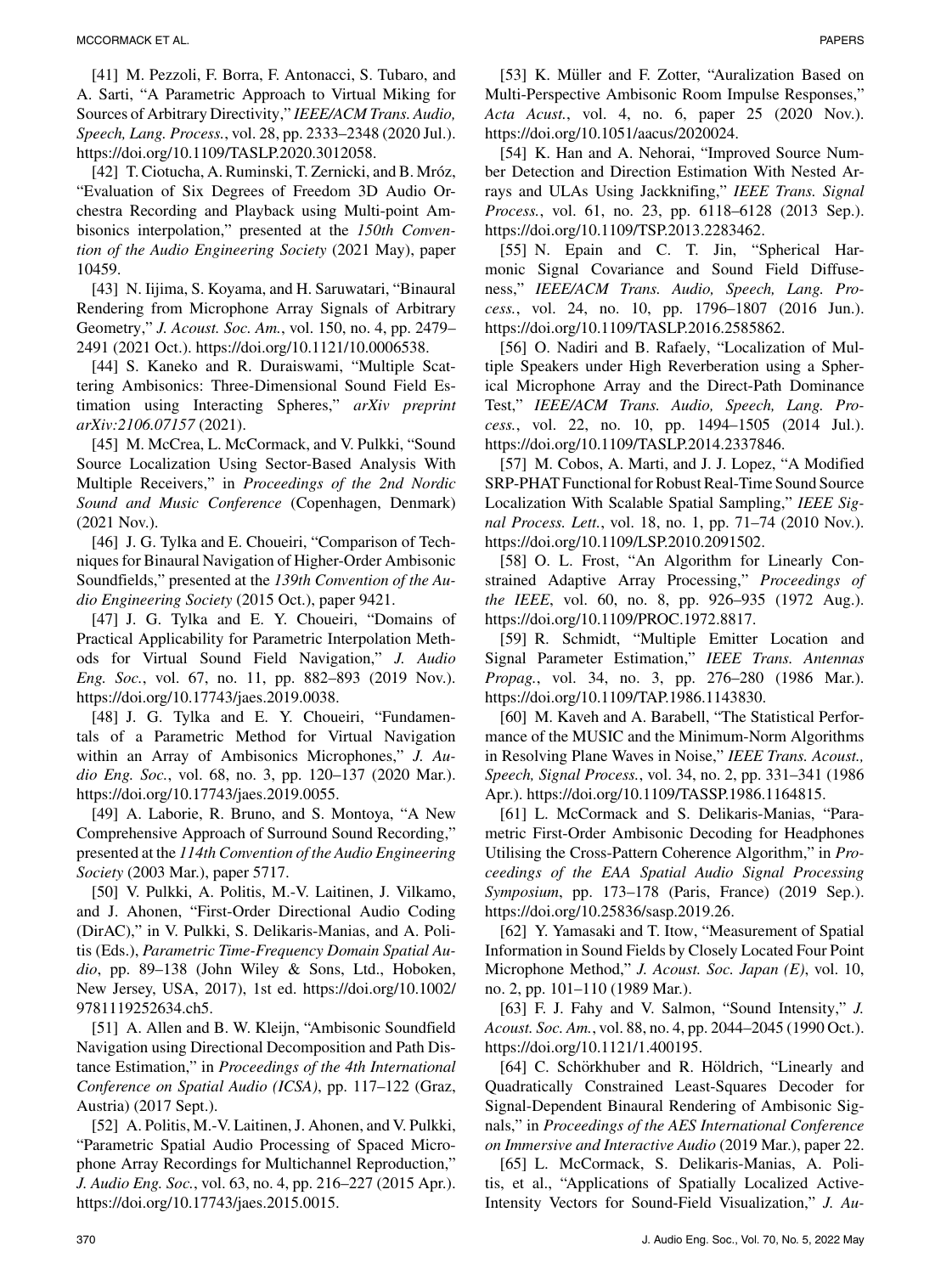*dio Eng. Soc.*, vol. 67, no. 11, pp. 840–854 (2019 Nov.). https://doi.org/10.17743/jaes.2019.0041.

[66] B. Jo and J.-W. Choi, "Parametric Direction-of-Arrival Estimation with Three Recurrence Relations of Spherical Harmonics," *J. Acoust. Soc. Am.*, vol. 145, no. 1, pp. 480–488 (2019 Jan.). https://doi.org/10.1121/1. 5087698.

[67] A. Herzog and E. A. Habets, "On the Relation Between DOA-Vector Eigenbeam ESPRIT and Subspace Pseudointensity-vector," in *Proceedings of the 27th European Signal Processing Conference (EU-SIPCO)*, pp. 1–5 (A Coruna, Spain) (2019 Sep.). https://doi.org/10.23919/EUSIPCO.2019.8902715.

[68] B. Jo, F. Zotter, and J.-W. Choi, "Extended Vector-Based EB-ESPRIT Method," *IEEE/ACM Trans. Audio, Speech, Lang. Process.*, vol. 28, pp. 1692–1705 (2020 May). https://doi.org/10.1109/TASLP.2020.2996090.

[69] L. McCormack, A. Politis, S. Särkkä, and V. Pulkki, "Real-Time Tracking of Multiple Acoustical Sources Utilising Rao-Blackwellised Particle Filtering," in *Proceedings of the 29th European Signal Processing Conference (EUSIPCO)*, pp. 206–210 (Dublin, Ireland) (2021 Aug.). https://doi.org/10.23919/EUSIPCO54536.2021. 9616095.

[70] Y. Bar-Shalom, X.-R. Li, T. Kirubarajan and, *Estimation with Applications to Tracking and Navigation* (John Wiley & Sons, Inc., Hoboken, New Jersey, 2001). https://doi.org/10.1002/0471221279.

[71] S. Särkkä, A. Vehtari, and J. Lampinen, "Rao-Blackwellized Particle Filter for Multiple Target Tracking," *Inform. Fusion*, vol. 8, no. 1, pp. 2–15 (2007 Jan.). https://doi.org/10.1016/j.inffus.2005.09.009.

[72] J. Hartikainen and S. Särkkä, "RBMCDAbox-MATLAB Toolbox of Rao-Blackwellized Data Association Particle Filters," Documentation of RBMCDA Toolbox for MATLAB V (2008 Mar.) [https://www.](https://www.researchgate.net/publication/228914523_RBMCDAbox-Matlab_Toolbox_of_Rao-Blackwellized_Data_Association_Particle_Filters) [researchgate.net/publication/228914523\\_RBMCDAbox-](https://www.researchgate.net/publication/228914523_RBMCDAbox-Matlab_Toolbox_of_Rao-Blackwellized_Data_Association_Particle_Filters)[Matlab\\_Toolbox\\_of\\_Rao-Blackwellized\\_Data\\_](https://www.researchgate.net/publication/228914523_RBMCDAbox-Matlab_Toolbox_of_Rao-Blackwellized_Data_Association_Particle_Filters) [Association\\_Particle\\_Filters.](https://www.researchgate.net/publication/228914523_RBMCDAbox-Matlab_Toolbox_of_Rao-Blackwellized_Data_Association_Particle_Filters)

[73] B. Rafaely, *Fundamentals of Spherical Array Processing*, vol. 8 (Springer, Cham, Switzerland, 2015), 2nd ed. https://doi.org/10.1007/978-3-319-99561-8.

[74] S. Delikaris-Manias and V. Pulkki, "Cross Pattern Coherence Algorithm for Spatial Filtering Applications Utilizing Microphone Arrays," *IEEE Trans. Audio, Speech, Lang. Process.*, vol. 21, no. 11, pp. 2356– 2367 (2013 Aug.). https://doi.org/10.1109/TASL.2013. 2277928.

[75] R. O. Duda and W. L. Martens, "Range Dependence of the Response of a Spherical Head Model," *J. Acoust. Soc. Am.*, vol. 104, no. 5, pp. 3048–3058 (1998 Nov.).

[76] J. Daniel, "Spatial Sound Encoding Including Near Field Effect: Introducing Distance Coding Filters and a Viable, New Ambisonic Format," presented at the *23rd AES International Conference on Signal Processing in Audio Recording and Reproduction* (2003 May), paper 16.

[77] C. Schörkhuber, M. Zaunschirm, and R. Höldrich, "Binaural Rendering of Ambisonic Signals via Magnitude Least Squares," in *Proceedings of the German Annual Conference on Acoustics (DAGA)*, vol. 44, pp. 339–342 (Munich, Germany) (2018 Mar.).

[78] T. McKenzie, D. T. Murphy, and G. Kearney, "Interaural Level Difference Optimization of Binaural Ambisonic Rendering," *Appl. Sci.*, vol. 9, no. 6, paper 1226 (2019 Mar.). https://doi.org/10.3390/app9061226.

[79] J. Vilkamo and T. Bäckström, "Time–Frequency Processing: Methods and Tools," in V. Pulkki, S. Delikaris-Manias, and A. Politis (Eds.), *Parametric Time-Frequency Domain Spatial Audio*, p. 3 (John Wiley & Sons, Hoboken, New Jersey, 2017), 1st ed. https://doi.org/10.1002/ 9781119252634.ch1.

[80] M. Bouéri and C. Kyriakakis, "Audio Signal Decorrelation based on a Critical Band Approach," presented at the *117th Convention of the Audio Engineering Society* (2004 Oct.), paper 6291.

[81] E. Kermit-Canfield and J. Abel, "Signal Decorrelation using Perceptually Informed Allpass Filters," in *Proceedings of the 19th International Conference on Digital Audio Effects (DaFX)*, pp. 225–31 (Brno, Czech Republic) (2016 Sep.).

[82] J. Herre, H. Purnhagen, J. Breebaart, et al., "The Reference Model Architecture for MPEG Spatial Audio Coding," presented at the *118th Convention of the Audio Engineering Society* (2005 May), paper 6447.

[83] T. McKenzie, L. McCormack, and C. Hold, "Dataset of Spatial Room Impulse Responses in a Variable Acoustics Room for Six Degrees-of-Freedom Rendering and Analysis," *arXiv preprint arXiv:2111.11882* (2021). https://doi.org/10.48550/arXiv.2111.11882.

[84] J. L. Hintze and R. D. Nelson, "Violin Plots: A Box Plot-Density Trace Synergism," *Am. Statistician*, vol. 52, no. 2, pp. 181–184 (1997 Feb.). https://doi.org/10.1080/00031305.1998.10480559.

[85] T. McKenzie, S. J. Schlecht, and V. Pulkki, "Auralisation of the Transition between Coupled Rooms," in *Proceedings of Immersive and 3D Audio: from Architecture to Automotive (I3DA)*, pp. 1–9 (Bologna, Italy) (2021 Sep.). https://doi.org/10.1109/I3DA48870.2021.9610955.

[86] L. McCormack, A. Politis, and V. Pulkki, "Rendering of Source Spread for Arbitrary Playback Setups Based on Spatial Covariance Matching," in *Proceedings of the IEEE Workshop on Applications of Signal Processing to Audio and Acoustics (WASPAA)* (New Paltz, New York) (2021 Oct.). https://doi.org/10.1109/WASPAA52581.2021. 9632724.